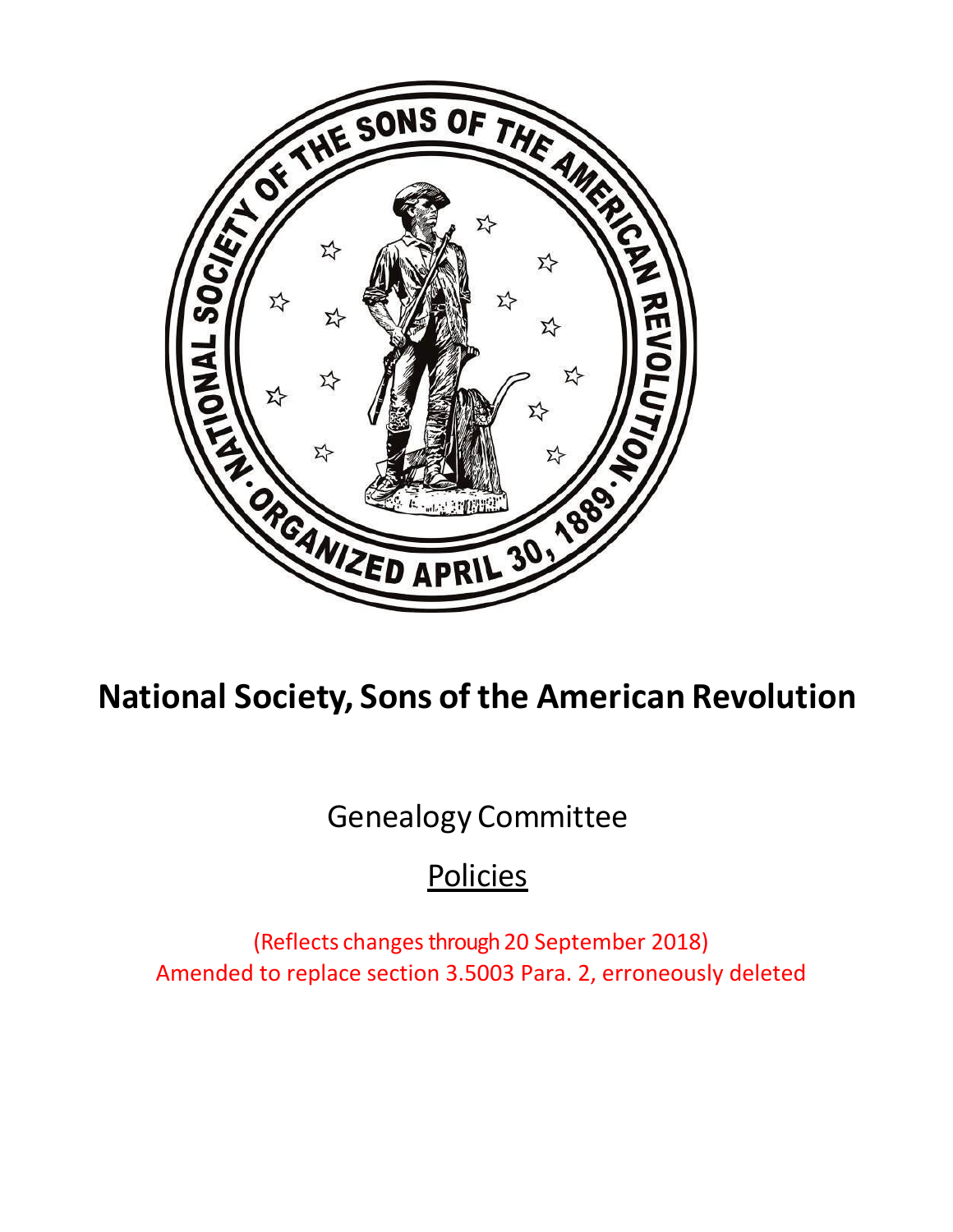# Introduction

The Genealogy Committee of the NSSAR is responsible for forming the genealogy policies of the organization. Policies are formed by official action of the Committee during its meetings. A policy is becomes effective upon adoption and remains in effect until the policy has been completed or rescinded.

The Genealogy Committee works closely with the Genealogist General and the NSSAR Genealogy Staff in the administration of the policies.

This on-line document is updated each time policy changes are adopted by the Committee so users are encouraged to download updated copiesfrequently.

# NSSAR Constitution and Bylaws

The complete text of the Constitution and Bylaws of the NSSARmay be found in volume I of the SAR Handbook. The Handbook is on-line at **https:/[/www.sar.org/node/2305](http://www.sar.org/node/2305)**. Some important excerptsinclude:

**Constitution , Article III:** Any male shall be eligiblefor membership in the Society being a citizen of good repute in the community, isthe lineal descendant of an ancestor who was at all times unfailing in loyalty to, and rendered active service in the cause of American Independence either as an officer, soldier, seaman, marine, militiaman or minuteman, in the armed forces of the Continental Congress of any one of the several Colonies or States, as a signer of the Declaration of Independence, as a member of a Committeeof Safety or Correspondence, as a memberof any Continental, Provincial, or Colonial Congress or Legislature, as a foreign national of, but not limited to, France, Germany, Poland, Spain, Sweden or Switzerland who rendered servicein the cause of American Independence or as a recognized patriot who performed actualservice by overt acts of resistance to the authority of Great Britain, provided, however, that no person advocating the overthrow of the Government of the United States by use of force or violence shall be eligible for membership in the Society.

**Bylaw No. 1, Section 5:** Whenever an applicant for membership in the Society is a genetic (bloodline) relative of a present or former member of the Society whose application contains referencesto authorities or sourcesfor the ancestor of that present or former member having been eligible as a Son of the American Revolution as provided in Article III of the Constitution, it shall only be necessary to establish applicant's relationship to present or former member and to include present or former member's National Number; provided that proofssatisfactory to the Genealogist General are on file at NSSAR Headquartersto establish the line of descent from the patriot ancestor to the present or former member.

As an exception to the above paragraph, close relatives of present or former member, limited to brothers, sons, grandsons, nephews and great nephews, may apply using only a copy of the present or former member's approved SAR membership application and acceptable documentation of hisrelationship to present or former member, even if one or more of present or former member'slinks back to the patriot ancestor are not documented sufficiently to satisfy current requirements. No additional proof may be required of the applicant provided the ancestor's patriotic serviceis not in questionand is fully documented. If applicant does not provide acceptable new documentation for the links that are deficient, his application may be approved; but it will be annotated as "grandfathered." When the applicant's membership certificate is sent to him, he may be requested to submit additional information about deficient links.

Until and unless any such requested additional proofs are provided, an application annotated as "grandfathered" may not be used by third parties for either original applications or supplemental applications.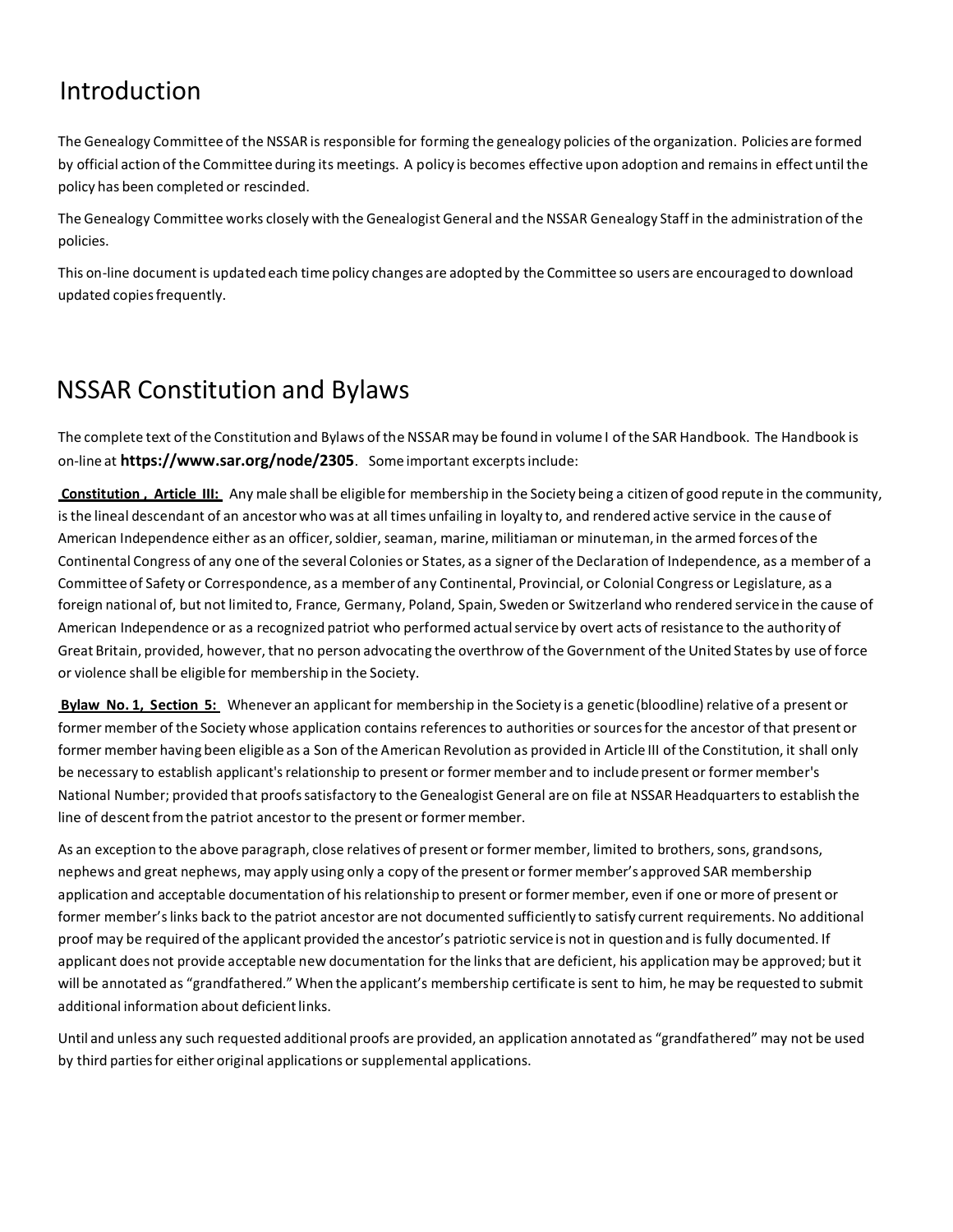**Bylaw No. 9:** The Genealogist General shall examine all applications for membership in the Society and shall approve those applications found to be in accordance with the policies, criteria and procedures established by the Genealogy Committee and the provisions of this Constitution and Bylaws.

In the eventthere is an appeal of the Genealogist General's decision concerning an application for membership in the Society,the Genealogist General shall re-examine the application and then report hisfindings with evidence supporting his position to the President General within thirty (30) daysfromthe time the appeal wassubmitted. The President General may, before rendering an opinion on the matter, seek advice and counsel of the Genealogy Committee. This committee shall respond to the President General within thirty (30) daysfromthe date the matter wasreferred to them. The decision of the President General concerning the application shall then be communicated to the applicant and/or the member who appealed the decision of the Genealogist General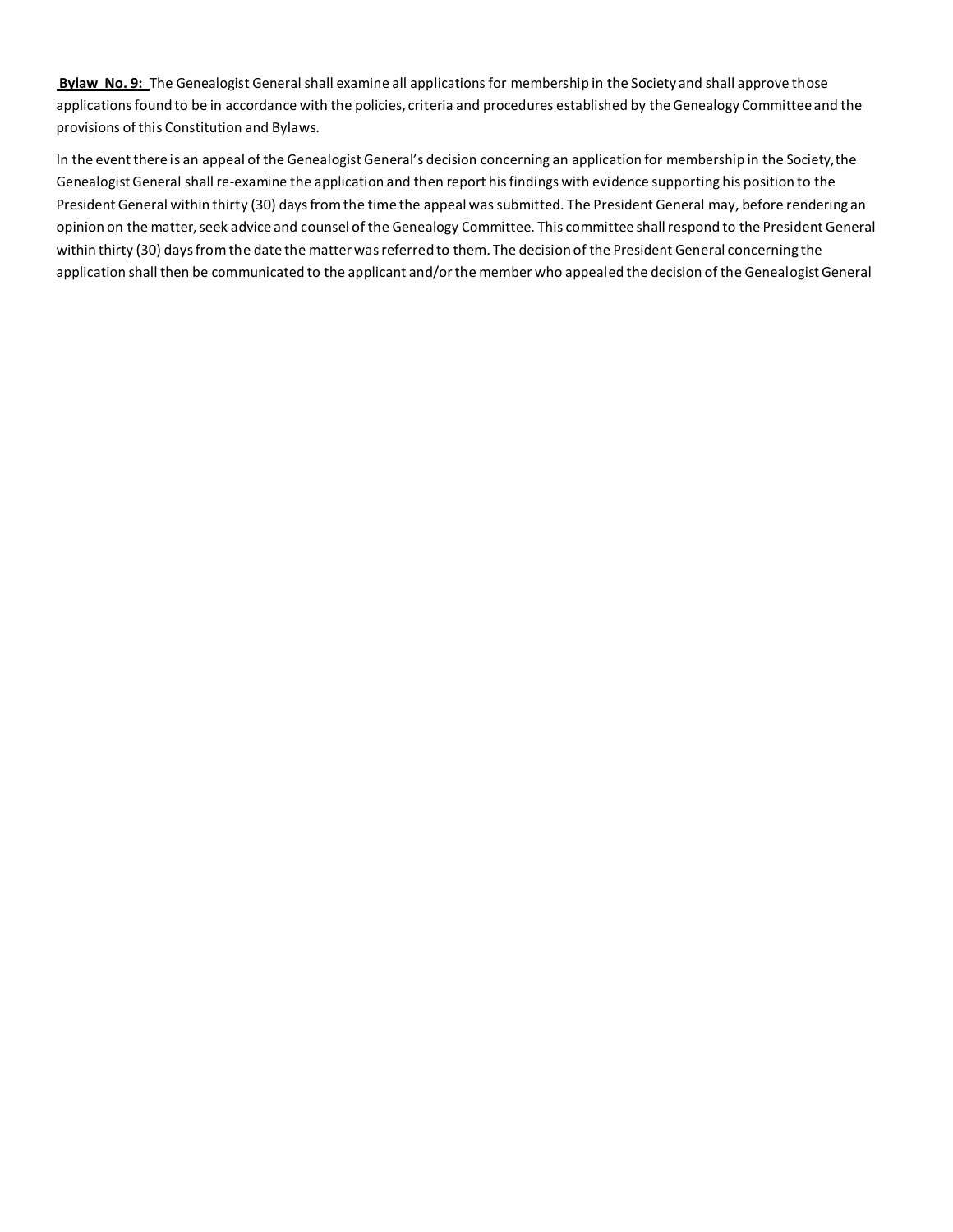# Index to Policy

| <b>Acceptable Services</b>                      | 2.0000-2,5000                |
|-------------------------------------------------|------------------------------|
| Application proofs                              | 3.0000-3.9004                |
| Administrative requirements                     | 3.6000-3.9001, 6.0000-6.1003 |
| Children of the American Revolution             | 3.1000, 3.5002, 3.5003       |
| Clergy                                          | 2.3002                       |
| Daughters of the American Revolution            | 3.1000, 3.5002, 3.5003       |
| <b>DNA</b>                                      | 5.4000                       |
| Expedited                                       | 6.4000                       |
| <b>Family Histories</b>                         | 3.5004, 5.4000               |
| Grandfathering applications                     | Bylaw 1, Sec. 5              |
| Direct and Indirect proof                       | 3.0000-3.500                 |
| <b>Militia Fines</b>                            | 2.4001                       |
| Patriotic Service by Children Take As Prisoner  | 2.4003                       |
| Pended applications                             | 6.3000                       |
| Prisoners of war                                | 2.0000                       |
| Proof of Lineage and Vital Statistics           | 5.2000                       |
| Residence of the Patriot Ancestor               | 5.5000                       |
| Revolutionary Service Based on Payment of Taxes | 2.3001, 2.4004               |
| Supplemental ancestor requirements              | 6.1002b-6.20020              |
|                                                 |                              |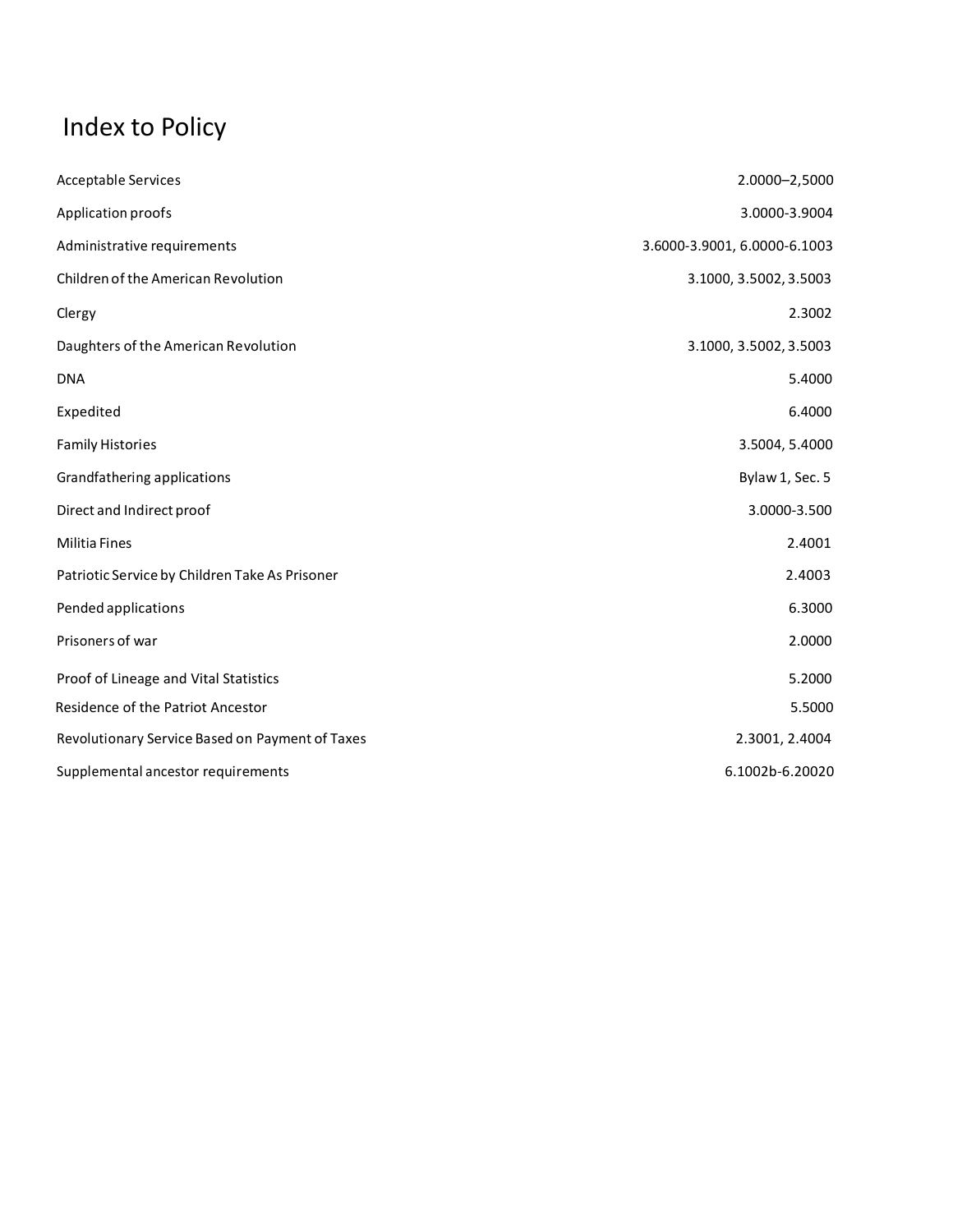**Color Codes are used for this first statement of policy to facilitate identification of previous and new policy**

- **Black—Unchanged from previous version.**
- **Red—changes from previous version**

**1.0000 INTRODUCTION.** An applicant must prove his lineal descent from an ancestor who provided service to cause of American independence. The Genealogy Committee of the Sons of the American Revolution (SAR) is responsible for formulating policies to determine what constitutes acceptable Revolutionary Service and standards that must be met for proving lineal descent from and Revolutionary service of an ancestor.

**2.0000 ACCEPTABLE REVOLUTIONARY SERVICE.** Acceptable Revolutionary service includes service in the cause of the American Independence either in a military capacity, a civil capacity, or by other overt acts of resistance to the authority of Great Britain, including support for the Revolutionary governments. Service must have been rendered between 19 April 1775 and 25 November 1783 except as noted below.

**2.1000 Military Service.** Military service is service in the army, navy, or marines. Service can be at the Continental, provincial/state, or local level. Both active duty and inactive duty service is acceptable. Active duty service in the army includes service not only in the populated areas of the 13 original states, but also participation in such activities as the invasion of Quebec, service on the frontiers such as the Cherokee Expedition and the capture of Vincennes, Kaskaskia, and Cahokia and garrison duty at Ft. Laurens and Ft. McIntosh. In addition to service between 19 April 1775 and 25 November 1783, the following military service qualifies:

• Service at the Battle of Point Pleasant, 10 October 1774 (this day and location only).

**2.2000 Civil Service.** Civil Service is the conduct of public business other than military under government authority. Civil Service can be at the Continental, provincial/state, or the local government levels, but must be for a Revolutionary government and not an occupying British government. The service can be rendered in an elected or appointed capacity, with or without remuneration. Service must have been rendered between 19 April 1775 and 25 November 1783 except for earlier service in the Continental Congress or a provincial convention as noted below.

**2.2001 Civil Service Exclusions.** Persons in the following positions are not considered to perform a civil service that qualifies as a Revolutionary service:

- fiduciaries, such as bondsmen for marriages;
- executors and administrators of estates, conservators, guardians, and those appointed to similar positions; and
- witnesses.

In certain states, serving in some of the above positions required swearing or affirming allegiance and may provide evidence that can be used in an indirect proof of Patriotic Service. A witness can qualify for Patriotic Service if his or her testimony supports the government against activity against it, such as the sale of arms to the enemy.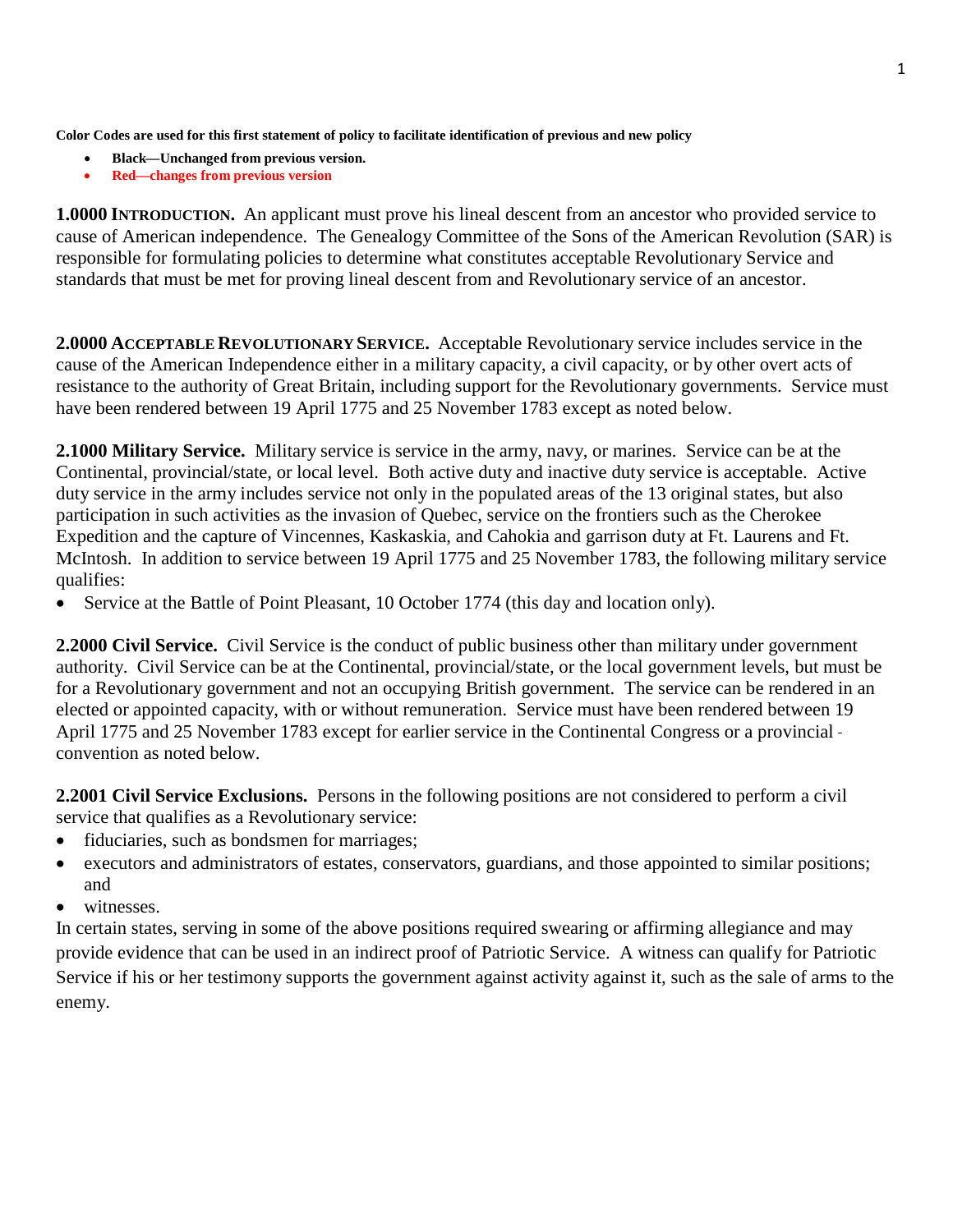# **2.2002** Examples of **Civil Service at the different levels of government** include:

#### **2.2002a Continental Service.**

- Membership in the Continental Congress, including the first Continental Congress held in September and October, 1774. Membership in Congresses subsequent to 25 November 1783 is post-Revolutionary and not in support of American independence.
- Diplomatic service for the Continental Congress.

# **2.2002b Provincial or State Service.**

- Membership in a provincial or state legislature. Provincial congresses and conventions held in defiance of a royal authority as early as 19 April 1774, one year before the Battles of Lexington and Concord are acceptable.
- Governorship of a state. Royal governors of colonies are not acceptable.
- Holding any position elected or appointed by a provincial or state executive or legislature, such as a tobacco inspector, paymaster, messenger, state land office employee, or state tax commissioner.

#### **2.2002c Local Service.**

- Membership in a county, township, city or town governing body.
- Any position elected or appointed by a local government's executive or governing body, or elected by the people. Town treasurers, tax collectors, constables, surveyors of county boundaries, road crew members, harbor masters, and jurors are examples. Juries are not limited to grand and petit juries, but also include juries to render such services as appraising estates, laying off a widow's dower, or assessing the impact of erecting a mill dam.

**2.2002d Other Civil Service.** Participation in the formation of a Revolutionary government, such as signing the Cumberland Compact of 13 May 1780 or serving as a delegate to the Vermont Constitutional Convention of 1777.

**2.3000 Patriotic Service.** Patriotic Service is service rendered to the cause of American independence that is not in a military or civil capacity. In essence, it covers contributions that are neither Military Service nor Civil Service. Patriotic Service can be either by material support or by word. It can be with or without remuneration. Service must have been rendered between 19 April 1775 and 25 November 1783 except as noted below.

**2.3001 Patriotic service by material support** can take the form of providing goods or supplies, money, or labor. Examples include:

- Serving on committees made necessary by the violation of colonial rights by England or the War, such as committees of safety, observation, inspection, and correspondence. Service on such committees as early as 19 April 1774 is acceptable.
- Furnishing a substitute for military service.
- Rendering aid to wounded or sick soldiers, sailors, or marines.
- Manufacturing or repairing munitions, including gunsmiths and workers in arms factories or gunpowder mills.
- Providing storage or transportation for public property.
- Furnishing supplies.
- Donating or loaning money to support the War.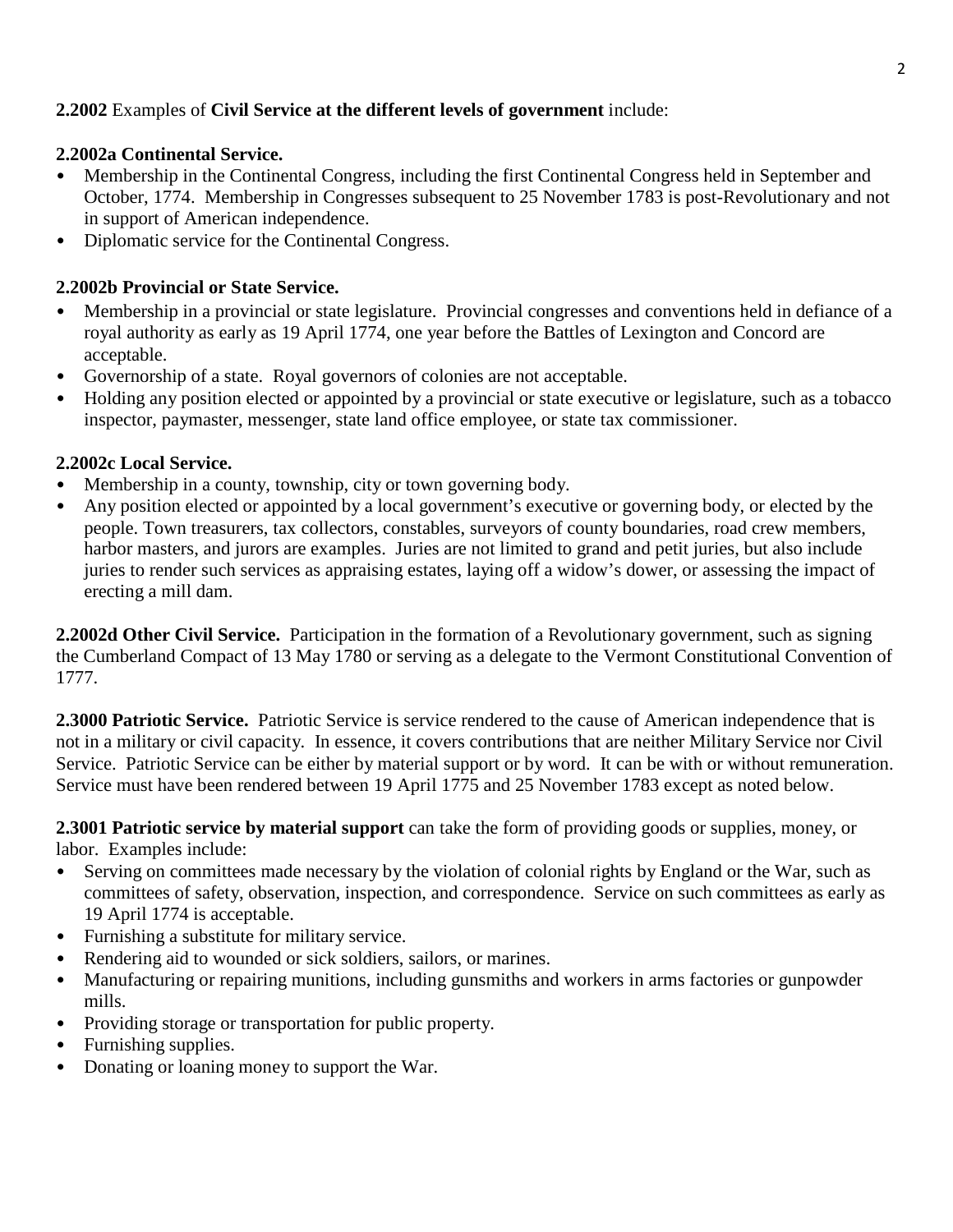- Paying taxes to support the War or to address a request of the Continental Congress, provided that no penalty fee was assessed. (See the section below regarding Revolutionary Service based on payment of taxes.)
- Owning or serving on a vessel sailing under a letter or commission of marque and reprisal issued by the Continental Congress or a provincial or state government in rebellion against Great Britain.
- Defending the frontiers and forts to provide protection against British or Indian attack between 19 April 1775 and 25 November 1783 in support of the Continental, provincial or state, or county governments in revolution against Great Britain. Defenders include:
	- o Combatants regardless of age or gender.
	- o Males 12 and over who manned forts, blockhouses, and stations on the frontier.
	- o Providing support to defenders, regardless of age or gender. This includes providing supplies and intelligence. The women at Bryan Station who fetched water when within range of the Indians provided support. Record of the specific support provided is required. For example, merely assuming the wife cooked for the husband is not sufficient.
	- o Scouts and members of rescue parties.
	- o Messengers between settlements.
	- o Guides.
	- o Armed escorts for civilian parties.
	- o Indian allies of the patriots who performed an overt act.
- Participants in the Boston Tea Party on 16 December 1773 (this day only) and the taking of gunpowder and munitions from Ft. William and Mary, 14 & 15 December 1774 (these two days only).
- Conduct or activity that resulted in being taken prisoner of war by the British authorities or their Indian allies. (See section below regarding children who were taken as prisoners.)
- Service performed by French nationals within the 13 states and surrounding waters in support of the American cause.
- Any member of the Army or of a Spanish colonial militia who served, as shown by contemporary rosters, in a presidio or garrison in the Spanish territories, bounded within the area now included in the present day United States of America, and which presidio or garrison is shown to have provided military or material support, such as a contribution of the donativo or participation in the cattle drive, to the cause of American Independence, may be considered to have performed qualifying military service in support of the Patriot cause. Any member of the Spanish Army, Navy, or militia who served in support of Galvez, in the Gulf of Mexico, from Texas to Florida, along the Mississippi River, or were members of the Louisiana Infantry Regiment between December 24, 1776 and November 25, 1783, may be considered to have performed qualifying military service in support of the Patriot cause. Any resident of the Spanish territories bounded within the area now included in the present day contiguous United States of America, who provided material aid or contributed to the donativo requested by King Carlos III in 1780 to fund Spanish involvement in the war effort, may be considered to have performed qualifying patriotic service.
- Other activities will be considered on a case by case basis.

# **2.3002 Patriotic service by word** can be either by writing or speaking. Examples include:

- Pledging to Articles of Association or similar documents, such as the Edenton Resolves and the Fincastle Resolutions. These documents include those proclaiming the unacceptability of British violations of constitutional rights of the colonists, resolving to boycott trade with Great Britain, or declaring intent to abstain from consuming imports from Great Britain. This service is acceptable as early as 19 April 1774.
- Swearing or affirming allegiance or fidelity to the revolutionary governments, or declaring independence from Great Britain, such as signing the Declaration of Independence, the Mecklenburg Declaration of Independence, or the Albemarle Declaration of Independence.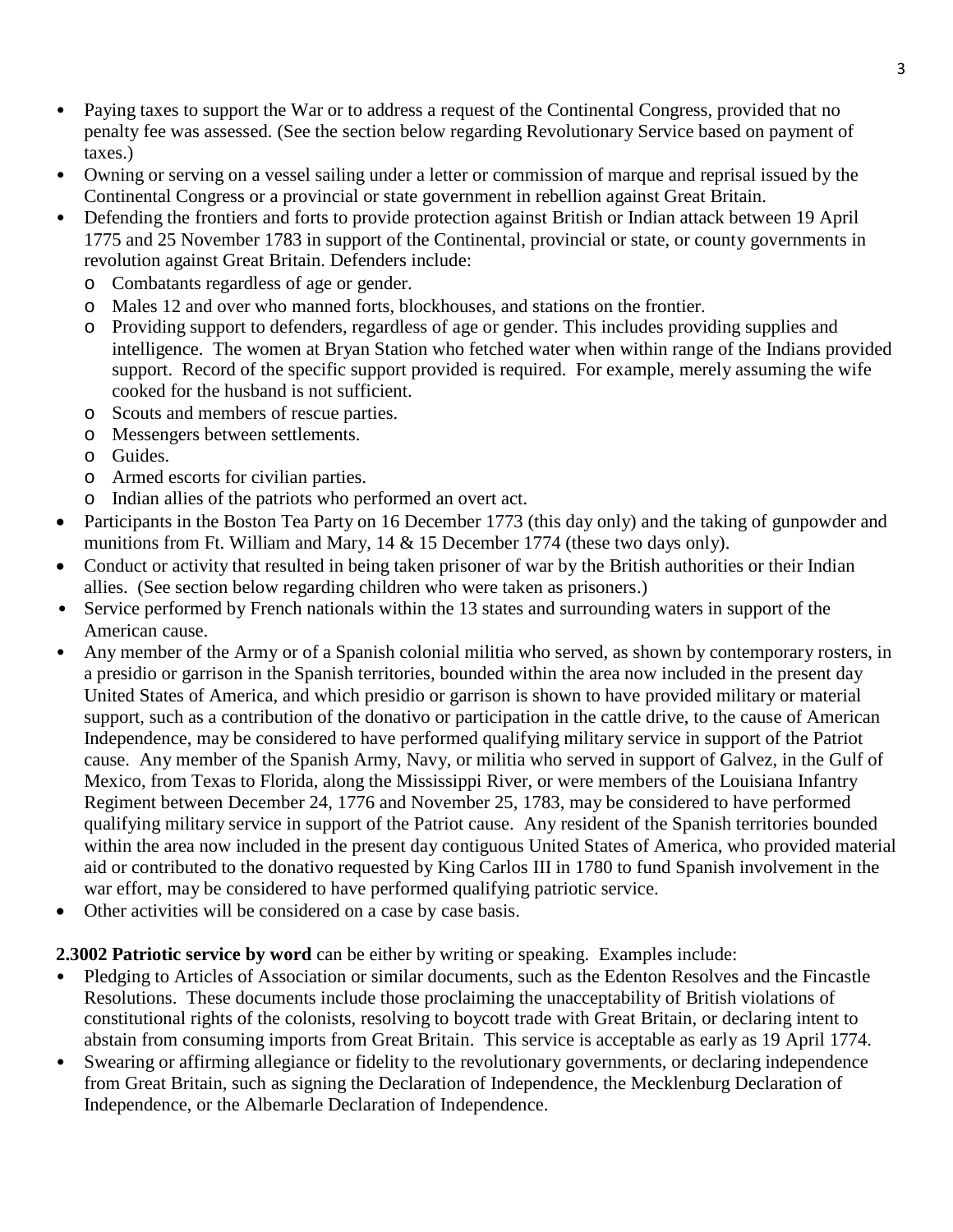- Clergy or other recognized leaders of any religion qualify Patriotic Service by performing overt acts of resistance to the authority of Great Britain which could only be performed by religious leaders. These acts include:
	- o serving as a civilian chaplain who openly ministered to, or otherwise supported, the officers, soldiers, seamen, marines, militiamen or minutemen of any one of the several Colonies or States;

o supporting the American cause from the pulpit or in published writings during the Revolution. Other services unique to religious leaders can be considered on a case by case basis. A religious leader does not qualify for patriotic service simply because ministered to spiritual needs of a patriot or because he was a leader in a particular faith or local church during the American Revolution, even if he came from an area or was affiliated with a church known to be populated by people who were aligned with the American cause. Note: Any religious leader could also have performed a Military, Civil, or Patriotic Service the same as any citizen who was not a religious leader. Those holding the position of chaplain in the armed forces performed Military Service.

- Petitioners recognizing the authority of revolutionary governments, Continental, provincial/state, or local. Petitions on any subject can be accepted. This includes, but is not limited to, petitions on military processes, locations of county boundaries, and the relationship between church and state. However, petitions of British sympathizers recognizing the power, but not the authority, of the revolutionary governments are excluded.
- Being established as a friend of the cause at the time of the Revolution. For example, Virginia's 1777 commission to address claims arising from the burning of Norfolk and Portsmouth identified a number of people as friends of the cause.

# **2.4000 Special cases of service.**

# **2.4001 Militia fines.**

- 1. The payment of a fine in itself shall not be considered evidence of service.
- 2. A militia fine, whether or not there is record payment, shall be considered as evidence of service if the record shows that

(a) the soldier must have been on duty in order to commit the offense for which the fine was imposed, and (b) the offense was not one that SAR deems so great that is amounts to disloyalty or an egregious failure of duty, i.e., of sufficient gravity to flag previous service as no longer qualifying a descendant for SAR membership.

- 3. Prior service that is acceptable on its own merits shall not be disqualified by a subsequent militia fine where the offense for which the fine was imposed cannot be determined.
- 4. Appearing as a defendant in a court-martial for desertion shall not be deemed return to service if the defendant is found guilty.
- 5. Records regarding the exoneration of a fine may be considered on a case by case basis.

#### **2.4002 Desertion, Missed Muster, Absence Without Leave.**

Soldiers who are listed as having deserted, having missed a muster, or having been absent without leave shall not be considered to be qualifying patriot ancestors, unless evidence exists that such soldiers rendered qualifying military or patriotic service for the American cause after the date of the desertion, missed muster or absence. Such evidence may include, but is not limited to, a muster roll or pay stub dated after the earlier desertion, missed muster or absence. Evidence of subsequent military or patriotic service may also include a state or federal pension or bounty land warrant, given for service rendered during the Revolution. In some cases, a soldier may have rendered good and long service, but may miss a muster or be reported as deserted or absent without leave late in the Revolution, such as sometime after the Siege of Yorktown, or even after the Treaty of Paris. In such cases, the application can be approved if the circumstances of the soldier's absence from service are not deemed serious, such as: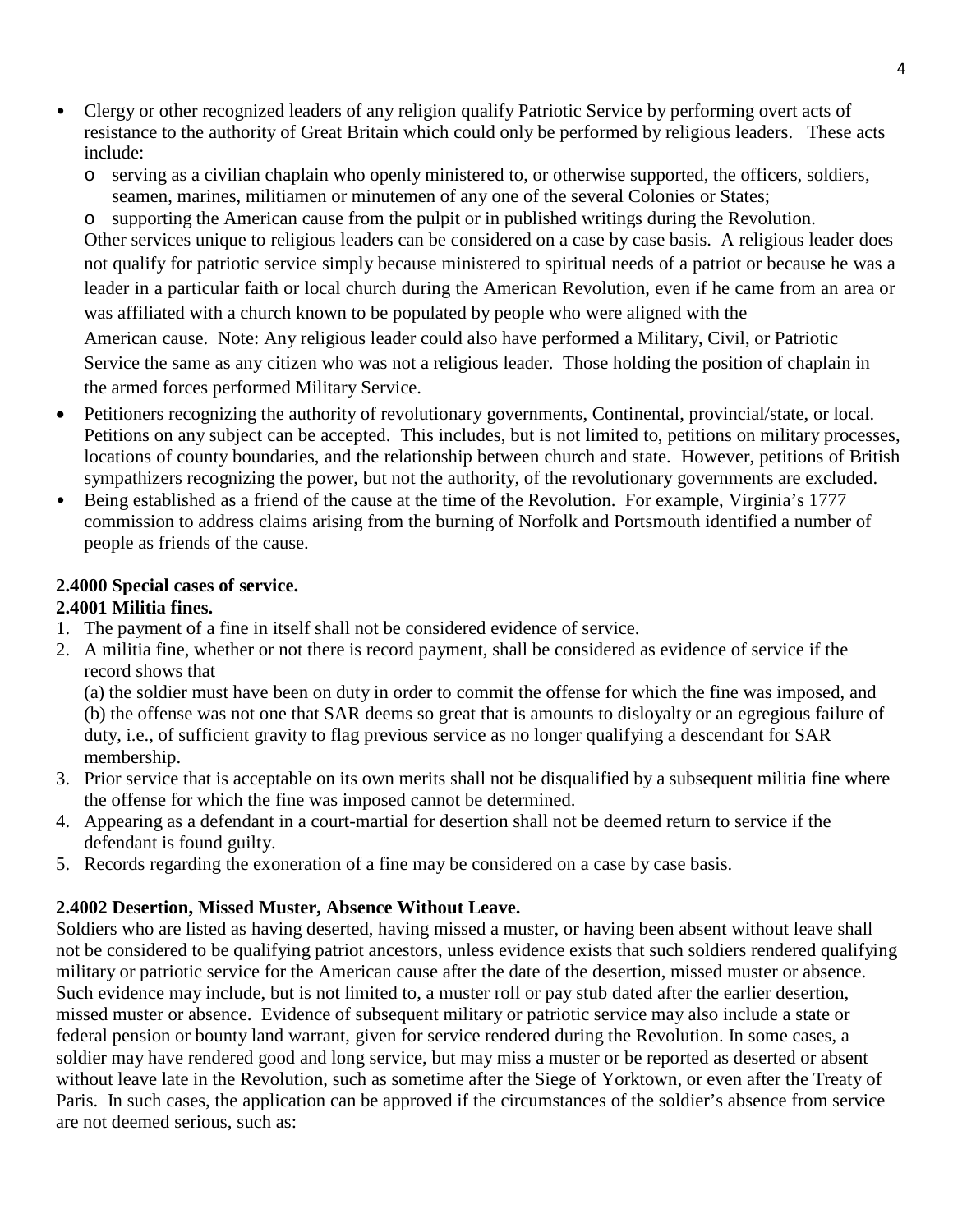- if the soldier had rendered good and long service throughout much of the Revolution, but missed a single muster after Cornwallis' surrender at Yorktown;
- if the soldier served in the military or naval forces of France or Spain in support of the American cause, and deserted the French or Spanish military so as to remain in the United States; or
- if here is sufficient and compelling evidence that the soldier remained loyal to the American cause, even though he was absent from service.

Prior non-military service by members of religious denominations whose doctrine forbade the bearing of arms shall not be disallowed for failure to perform military service.

**2.4003 Patriotic Service by Children.** Persons aged 12 and over are considered to be adults for purposes of determining Revolutionary service. Whether a child performed an act of overt resistance to qualify for Revolutionary service must be considered on a case by case basis. Factors considered can include: the age of the child, nature of the activity, and, whether the child understood the purpose or consequences of the activity.

# **2.4004 Payment of Taxes**

**2.4004a Qualifying Taxes.** Payment of a tax to a state or a local jurisdiction during the Revolution shall be deemed Patriotic Service by virtue of providing material aid if:

1. a) The title and/or authorizing language of the tax addresses a request of the Continental Congress, whether or not the request was explicitly attributed to the Congress, or

b) the title and/or authorizing language for the tax gives as the purpose the support of the War and/or achieving independence; and,

2. The taxpayer was not charged a penalty rate or fee imposed for breaking the law and/or the taxpayer was not on record for having broken a law entailing a penalty such as a higher rate, penalty fee, fine, or seizure of property.

Amendments to laws are to be considered in determining whether a tax meets conditions 1 and 2 of this section.

**2.4004b Excluded taxes.** Payment of a tax or fee to a state or local jurisdiction shall not be deemed Patriotic Service if:

- 1. The title and/or authorizing language for the tax gives only general purposes or specific purposes not meeting the conditions stated in Section 1 a), even if all or part of the revenue was subsequently appropriated to address a request of the Continental Congress, support the War, or achieve independence; or
- 2. The payment was a fee for a license or specific governmental service, even if called a tax. This includes, but is not limited to, marriage licenses, writs, and the inspection or storage of commodities.

# **2.4004c The burden of proof is on the applicant.**

- 1. A record such as a tax assessment roll, payment list, or a receipt is required. Evidence merely that a person had a legal obligation to pay a tax is not sufficient to establish service; and,
- 2. The record must include evidence identifying the tax law under which the tax was levied, normally including the title page or certifications of officials from a tax list; and,
- 3. Evidence that the statute or ordinance authorizing the tax meets the conditions specified in Section 2.4004a Part 1 a) above is required.

**2.5000** In all cases, **activity disloyal** to the American cause of Independence **disqualifies service prior to the act of disloyalty** as acceptable for membership in the SAR.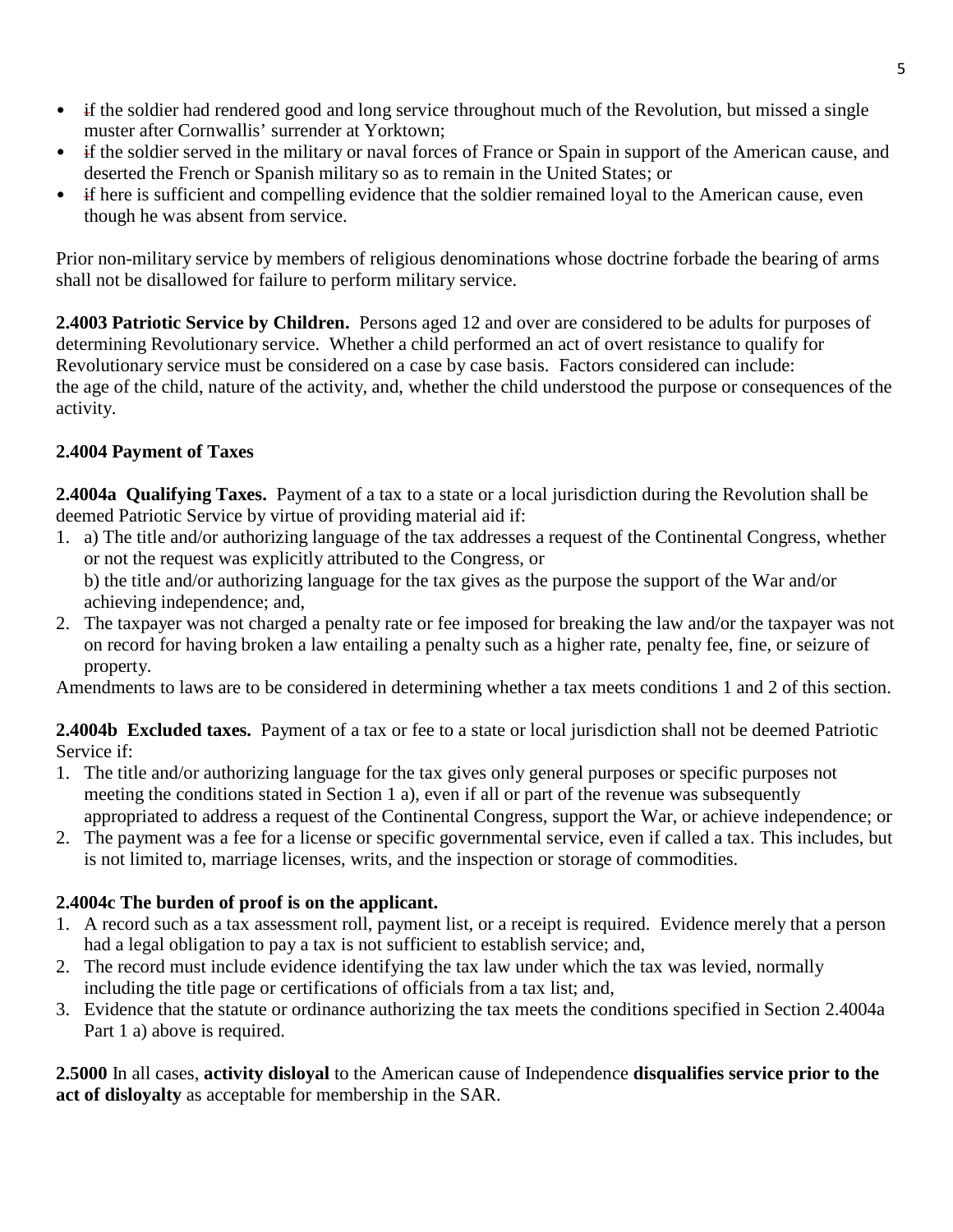**3.0000 ACCEPTABLE PROOFS--GENERAL.** Genealogical conclusions as stated on applications for membership in the SAR, including conclusions about Revolutionary service, are expected to meet the Genealogical Proof Standard. On this standard, acceptable genealogical conclusions are based on

- a reasonably exhaustive search of available evidence
- compilation of complete and accurate source citations
- an analysis and correlation of the collected evidence
- resolution of any conflicting evidence
- presentation of a soundly reasoned, coherently written conclusion.

**3.1000 Source citations** must be provided for all documents submitted as evidence for service, lineage, and dates and places of birth, death, and marriage. They are listed in the sections of the application with the headings "References" and must provide sufficient detail for identifying and locating each document. For images of original documents downloaded from the internet and for which a conventional citation is available, such as a citation for a federal census records, the conventional citation is sufficient. For other copies downloaded from the internet, the citation should identify the name of the website and a sufficient name or description of the document so that a web search would be likely to locate the document if it remains posted in the future. The internet address (URL) should be provided with the documentation, but should not on the application because internet addresses are sometimes very long and/or change. If an SAR, DAR, or C.A.R. application is cited, the organization, number, and ancestor must be stated, e.g. SAR #000000 on John Doe.

**3.2000 Genealogical Proof Arguments.** A detailed, written explanation of the evidence and reasoning used to reach a conclusion (a genealogical proof argument), is often necessary when there is

- conflicting evidence
- there is an identity problem, or
- the conclusion is not explicit in the evidence (indirect evidence)

Genealogical proof arguments should be provided with the documentation rather than entered on the application. Genealogical proof arguments are unnecessary when the conclusion is stated explicitly in uncontested evidence. Documents to which genealogical proof arguments refer must be listed in the appropriate section of the application with the headings "References." or "Proof of Service."

**3.2001 Conflicting evidence.** If conflicting evidence is found regarding the service of a patriot or lineage from the applicant to the patriot, the applicant must present the conflicting evidence and provide a written explanation of how to resolve the conflict. Resolution of conflicts for dates and places of birth, death, and marriage is recommended and desired and in some cases resolution is necessary to demonstrate that the lineage or service is correct.

# **3.2002 Resolving identity problems.** Questions of identity problems can arise if an ancestor

- can be confused with another person with the same or similar name, e.g. two men named John Doe resided in the same county during the time period when the ancestor of the next generation was born;
- went by different names during his or her lifetime, e.g., sometimes went by a middle name or initials. This is an especially important and common in the case of a woman in the line of descent from the ancestor who went by her maiden name until married and then by her married name;
- resided in different areas at different times of his or her lifetime, e.g., is found in Halifax County, Virginia, when serving in the Revolution, but Warren County, Kentucky when he died.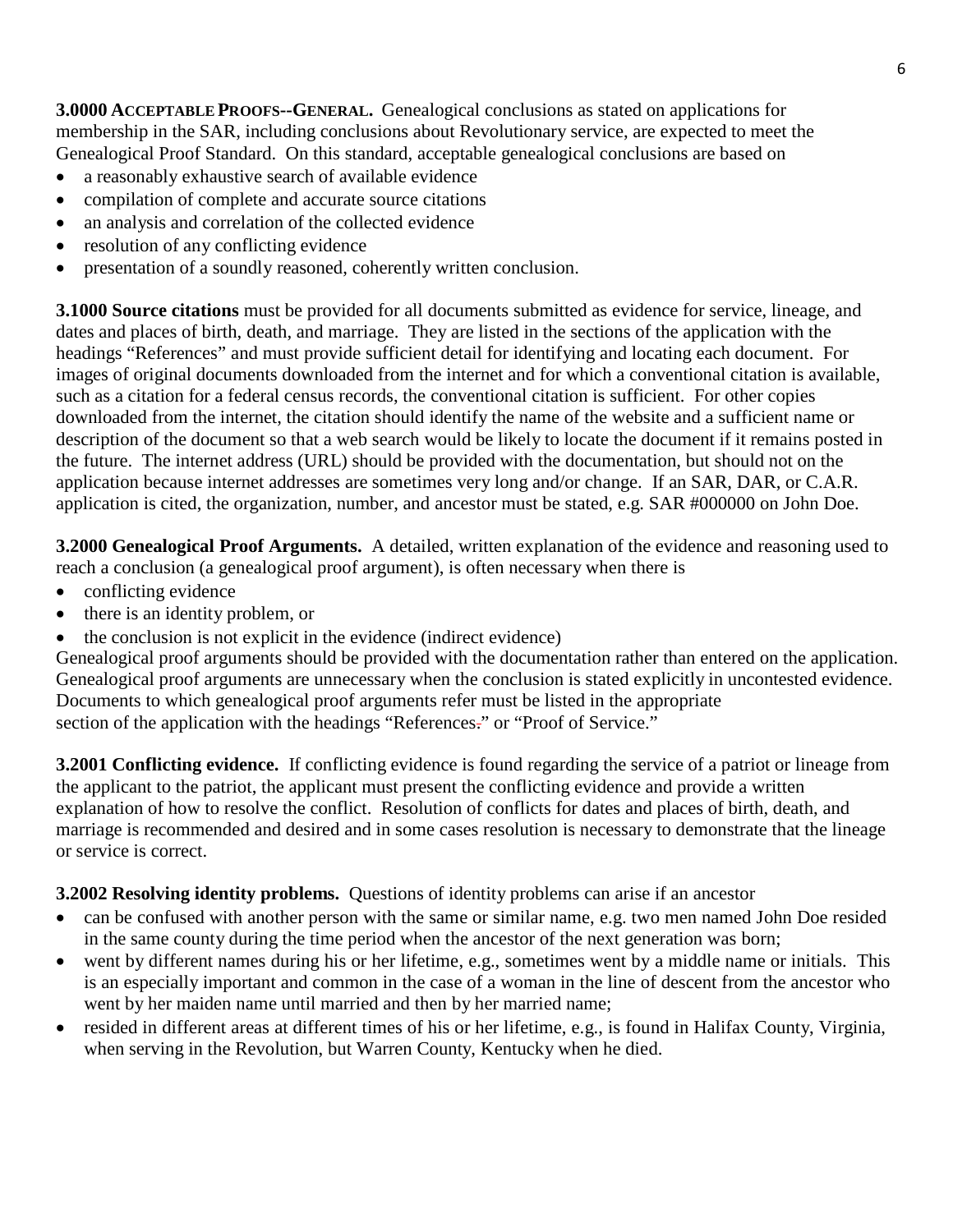If a question of identity arises, the applicant must present evidence of the problem and evidence to resolve it. Even if the application is accepted without mention of an identity problem, resolution of the problem may prevent closing the line or service should the problem arise in the future. An explanation of how the evidence resolves a potential identity problem is often necessary and should be provided with the documentation.

For a woman whose married and maiden names are known, evidence such a marriage record, birth or death record, or will of a parent often resolves identity without the need of a genealogical proof argument. Use common nicknames, such as "Polly" for "Mary," usually does not give rise to an identity problem.

**3.2003 Direct and Indirect Evidence.** Evidence can be either direct or indirect.

**3.2003a Direct evidence** states explicitly the conclusion to be proven. A written explanation of the reasoning that led from the evidence to the conclusion is usually unnecessary.

**3.2003b Indirect evidence** does not explicitly state the conclusion to be proven. Proofs using indirect evidence often rely on circumstantial evidence, process of elimination, or deductive reasoning from information provided in separate documents, or a combination. A written explanation of the reasoning that led from the evidence to the conclusion is often needed and should be submitted with the documentation.

**3.4000 Requirements for other explanations.** If additional narrative is needed, it should also be provided with the documentation. For example, establishing that the author was in a position to have personal knowledge or the provenance of a document may be appropriate. In such cases a statement of the purpose of the additional documents is necessary, and in some cases a genealogical proof argument may also be appropriate.

# **3.5000 Strength of Proofs.**

**3.5001 Only information for which a proof is given is to be stated on the application.** If a proof is found to be insufficient, the reviewing staff genealogist will bracket the claim on the application.

**3.5002 Documents admissible in evidence** are those that can be considered in reaching a conclusion about service, lineage, or dates and places of birth, death, and marriage. In essence, admissible documents must trace information back to an acceptable source, either a person in a position to have knowledge of the facts presented or an institution such as a government body or church that kept records. Information from SAR, DAR and C.A.R. official copies is also admissible if the application is more than twenty years old and the applicant was in a position to have personal knowledge of that information. See sections 4.5000 and 5.4000 for details about admissible documents for service and lineage respectively, as there are some differences. Ideally, an admissible document by an author who did not have personal knowledge or an institution not keeping records at the time of the event will cite source(s) explicitly. In some cases, a publication will not identify the source of information explicitly, but the source can none the less be determined. For example, the source of information in biographical reviews published in the latter part of the 19<sup>th</sup> century was typically the subject of the review being submitted.

# **3.5003 Acceptability of DAR and C.A.R Applications.**

• Official record copies of applications for membership in the Daughters of the American Revolution (DAR) or the Children of the American Revolution (CAR) approved after January 1, 1985 shall be accepted as evidence of corresponding service, lineage and related facts on SAR applications. This shall not apply with respect to portions of those approved DAR or CAR applications determined to be incorrect by the DAR, CAR, or the SAR. Official copies of DAR or CAR applications approved prior to 1 January 1985 may be accepted as evidence with respect to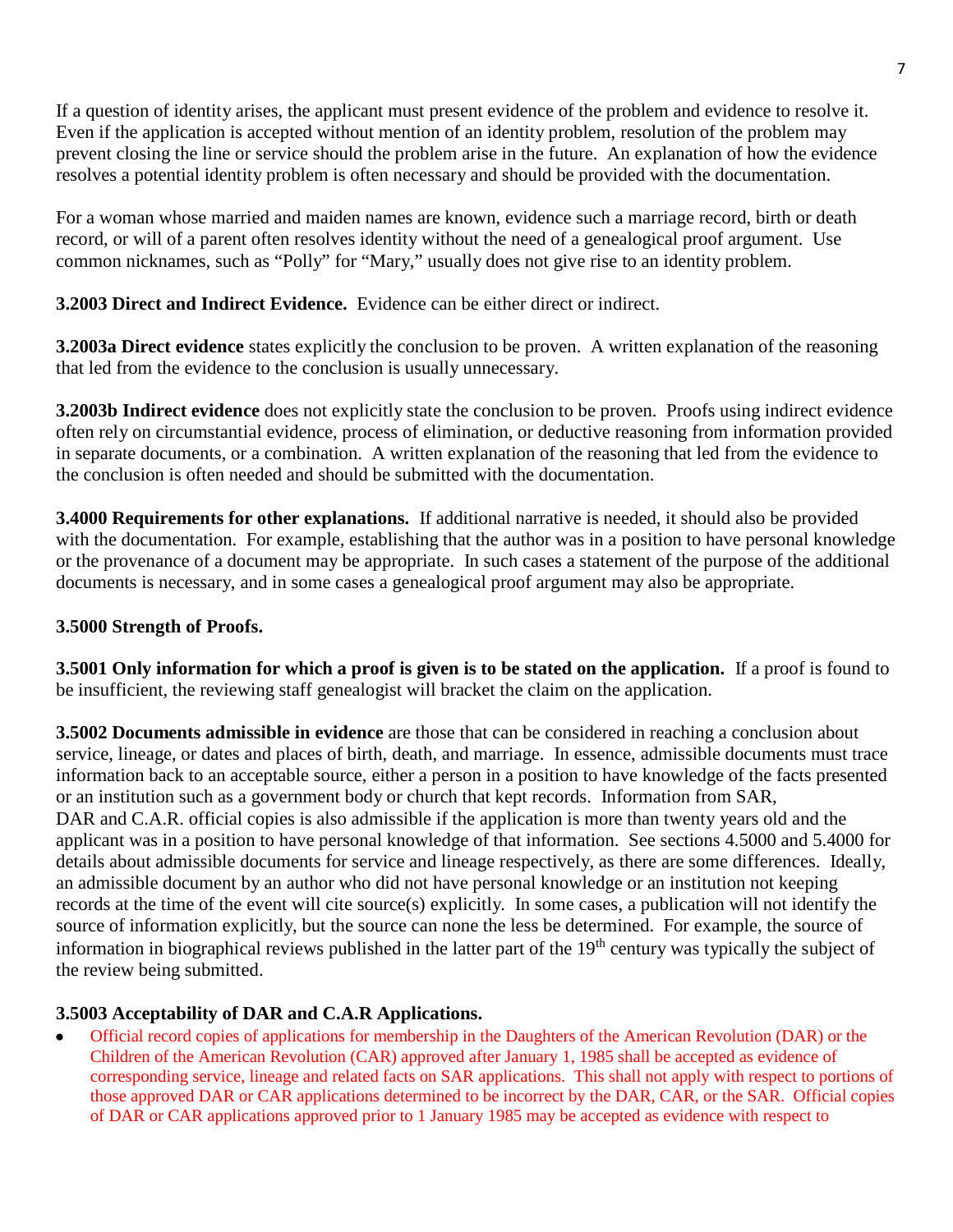corresponding facts that have been individually marked as verified by the DAR or CAR. However, this does not apply to any verified facts which may be subsequently flagged as incorrect by the DAR, CAR, or SAR. Official copies have verification marks made by the reviewing DAR or CAR genealogist and have some indication that they are the official copies and not a personal or chapter copy.

- These official DAR, SAR, or C.A.R. record copies, used to support a SAR application, must be included with a SAR application forwarded to SAR Chapter and State Registrars to enable them to assess source citations pertinent to proof of a new application lineage and service. If deemed proven, the supporting DAR nd C.A.R. Record Copy applications are forwarded with new SAR application to the NSSAR Genealogy Staff. This change will apply to all applications submitted by the state registrars after 01 July 2019.
- SAR applications that are supported by a previously approved SAR application which, in turn, was supported by a DAR application approved prior to 1 January 1985, may require additional evidence for approval. However, they may be approved under the "Grandfathering" Bylaw if the applicant qualifies for that consideration and does not provide the additional evidence needed.
- Information from short form DAR and C.A.R. applications shall be accepted only for those generations listed and verified on those short forms.
- Approved applications of other lineage societies are not accepted as evidence of service, lineage, and related facts.

**3.5004 Documents Inadmissible in Evidence.** Documents that state beliefs or conclusions, but for which acceptable sources of the information cannot be determined, cannot be considered as evidence for establishing Revolutionary service, lineage or dates and places of birth, death, and marriage. Such documents include, but are not limited to:

- Newspaper accounts published well after lifetimes of the persons or events that are subjects of the account, unless sources that are admissible can be determined.
- Information added to transcripts or abstracts of vital records or tombstone inscriptions. This includes narrative added to or in lieu of posted tombstone photographs.
- Published accounts, including family histories, local histories, biographical dictionaries, and newspaper articles which are not contemporary with the persons or events being reported, unless sources that are admissible can be determined. This includes, but is not limited to, accounts which relate family tradition or conclusions without presentation or citation of admissible evidence.
- Undocumented family trees and Genealogical Data Communications (GEDCOMS).
- Compilations of vital statistics drawing from inadmissible sources, such as the International Genealogical Index (IGI) and the U.S. and International Marriage Records, 1560-1900.
- Pages printed from the SAR Patriot and Grave Search and DAR Genealogical Research System and similar summaries.
- Unpublished transcriptions or abstracts of wills or other legal documents posted online.
- Unsupported information from prior applications.
- Index cards, such as the Mennonite Index Cards, cite various sources, some of which may be acceptable proofs. The actual proof must be submitted, not the index card.

**3.5005 Evidence is judged for accuracy and reliability**. Evidence can be admissible, yet not accepted as credible or of sufficient strength.

**3.5006 Conclusions must be clear and convincing or stronger**, not merely probable or more likely than not. However, they do not need to be beyond a reasonable doubt.

**3.6000 Names, places, and dates on the application.**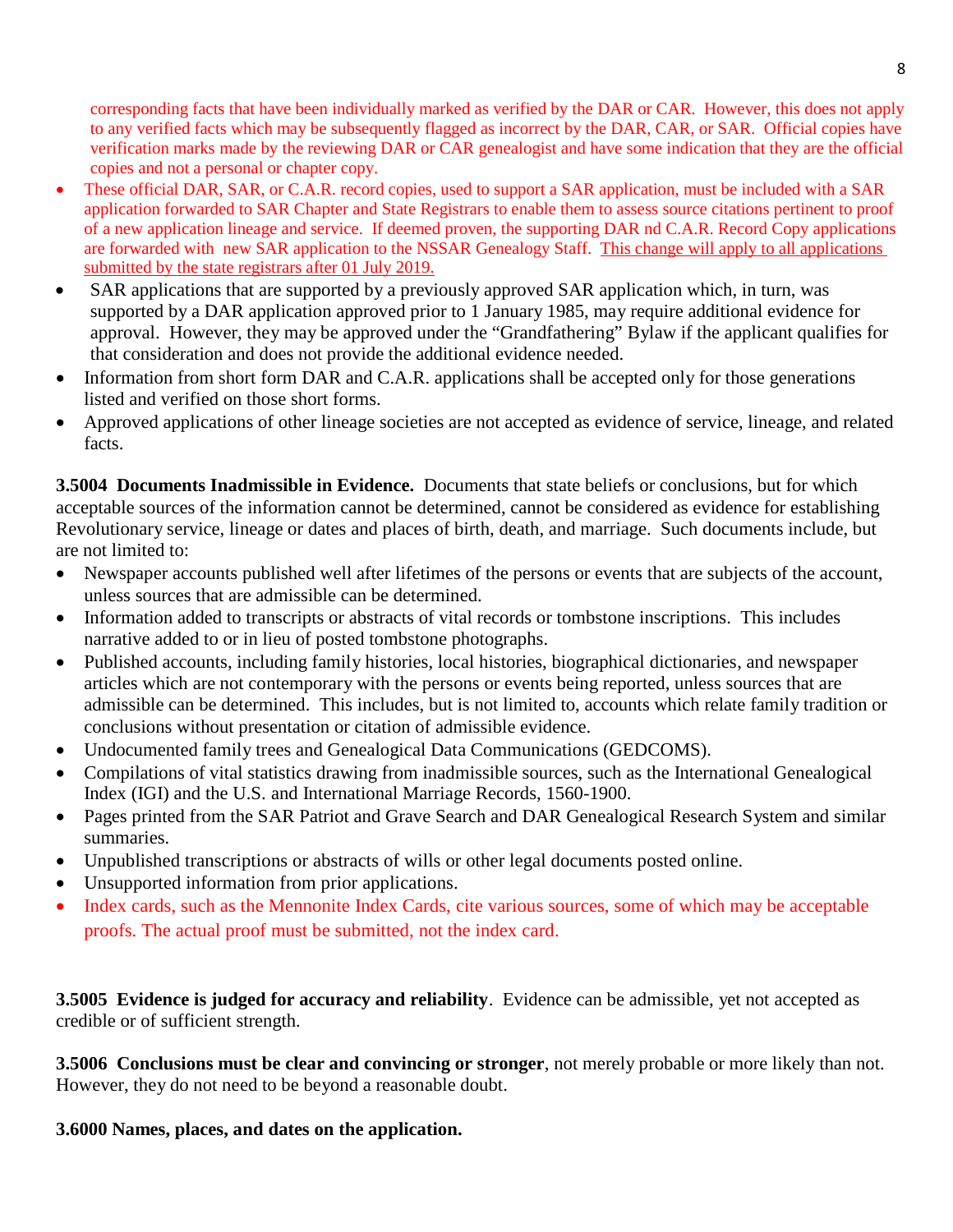#### **3.6001 Names.**

**3.6001a Nicknames** should be entered only if important in identifying an ancestor. When entered, they are to be in quotation marks, e.g., "Bud." Entry of common nicknames, such as "Polly" or "Mary," is unnecessary.

#### **3.6001b Women.**

- The **maiden name** is stated if proven. If it is not proven, "-?-" should be entered.
- The **surname of her husband** as shown on the application is **not stated as a woman's surname** unless that was also her maiden name**.**
- If a woman is **widowed or divorced at the time of her marriage** to an ancestor and her previous married name is proven, her name is preceded by "Mrs." on the application and the surname of her previous husband is stated, and if her maiden name is also proven, it is stated in parentheses, e.g., Mrs. Rachel (Doe) Roe.
- **3.6002 Dates** must be stated in the format of day, month year, e.g. 25 Nov 1783. Months can be abbreviated using the standard English abbreviations. It is preferable to write the first nine days of the month with a leading zero, e.g., 09 Nov 1783 or to indent the day so it lines up with the second digit of two digit days.

**3.6003 States** can be abbreviated with the two letter postal abbreviations.

**3.7000 Unnecessary duplication of documentation should be avoided.** The applicant should not submit different documents that provide evidence for the same facts unless conflicting evidence is being resolved. For example, do not submit both the 1860 and 1870 census records to show that an ancestor was born in North Carolina unless there is also evidence for a different state of birth.

**3.8000 Foreign Languages.** An application must be in English. Documentation in a language other than English must be accompanied by an accurate English translation of the pertinent facts. If the foreign language document is in an archaic handwritten style, with the text not easily recognizable, a transcription of the pertinent portion of the document, including any diacritic marks (e.g. umlauts, accents, etc.) is also required.

#### **3.9000 Documentation usability.**

**3.9001 Photocopies and photographs of documents** are acceptable. Copies of images of original documents should be submitted when available. They are preferable to transcripts, and transcripts are preferable to abstracts. If documents are accessible to the applicant but copies of images are not available, certification of an unpublished transcript and an explanation of why images are not available is required. In general, certification of copies of original records is not necessary.

**3.9002 Entire pages.** Copies of entire pages are required. An enlargement of part of a page may be submitted in addition to a copy of the entire page if needed for legibility.

**3.9003 Title pages and publication date.** Copies of the title page of published books must be provided, and the date of publication provided.

**3.9004 Underline in red.** Applicants should underline in red the information in a document that provides evidence for what is being proven. As an alternative, the information can be indicated by a line in red in the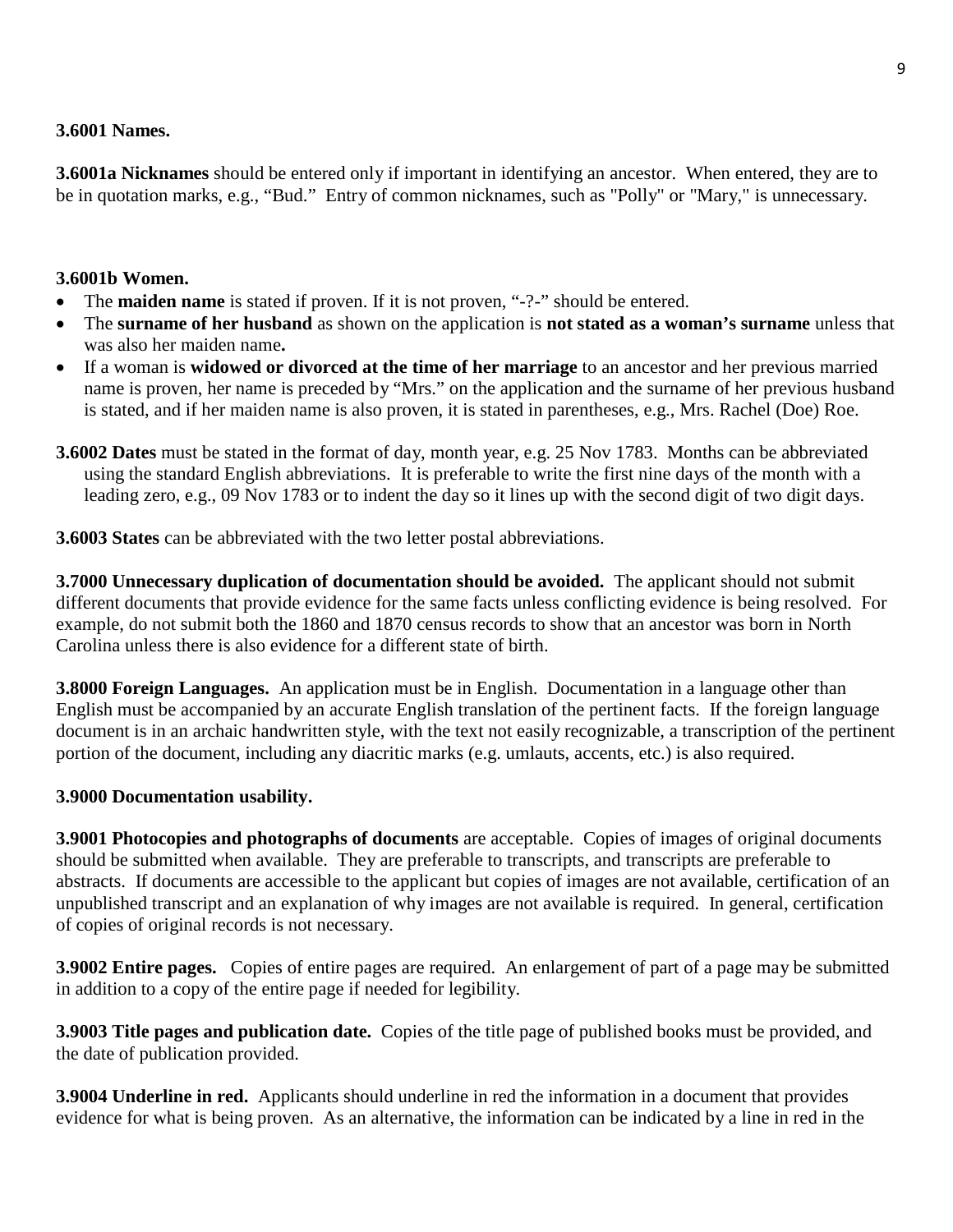margin.

#### **4.0000 ACCEPTABLE PROOFS SPECIFIC TO REVOLUTIONARY SERVICE.**

**4.1000 Statements of service.** The name of the patriot ancestor and his or her service(s) must be entered in the spaces in statement of application for membership at the beginning of the application, and the date of service may be stated. Services not proven should not be stated.

**4.1001** For **military service(s)**, the company and regiment or battalion should be stated to the extent that the information is available. For example, Private, Captain John Doe's Company, Col. Richard Roe's Regiment, Northampton County, Pennsylvania Militia, 1779-1780.

**4.1002** For **civil service(s),** the nature of the service and governing body to which the service was rendered should be stated, for example, petit juror, Shenandoah County, Virginia, November Term 1782.

**4.1003** For **patriotic service(s),** the nature of the service and its location should be stated, for example, Provided Wheat to the State of Maryland, Charles County, 28 December 1782.

**4.2000 Proof of a single Revolutionary service is sufficient.** Applicants are encouraged to identify and prove additional services.

**4.3000 The name of the ancestor must be listed on a document proving Revolutionary service.** If only part of a name is listed, it is often necessary to prove the rest of the name in order to establish that the ancestor was in fact the person who performed the Revolutionary service. It cannot be concluded that an ancestor performed service merely because there was a legal obligation to do so or most in the community did so.

**4.4000 Indirect Evidence in Proof of Service.** Proofs of service using indirect evidence often take two forms. An explanation of how the evidence leads to the conclusion is usually necessary.

**4.4001 Direct evidence of a particular Revolutionary service is not extant, but records listed the ancestor which required the ancestor to have performed that service name the ancestor.** For example, taking the oath of allegiance was required to qualify for a North Carolina state land entries during the Revolution, but a list of those to whom the land office officials administered the oath is not extant. Record of a land entry and the statute requiring the oath for the land entry is indirect evidence of service.

**4.4002 A partial name of a specific person is given in a record that establishes service, but other records can be used to establish the full name and to show that the person named on the record for service is the same as the person on the record(s) that establish the rest of the name.** For example, if a record lists the Rev. Doe, other records can be used to establish that there was only one clergyman named "Doe" in the area at the time of the service and his given name was "John."

**4.5000 Admissible documents for proof of service** trace information about the Revolutionary service back to a person living at the time of the service and in a position to have knowledge of the service, or a governmental source keeping records at the time. They can also be considered as evidence against service, as in the case of a muster roll failing to bear the name of a man who is alleged to have served in the unit or designation of a soldier as a deserter. Three types of admissible documents can be used for proving service.

**4.5001 Contemporary sources created between 1775 and 1783 are admissible.** These include, but not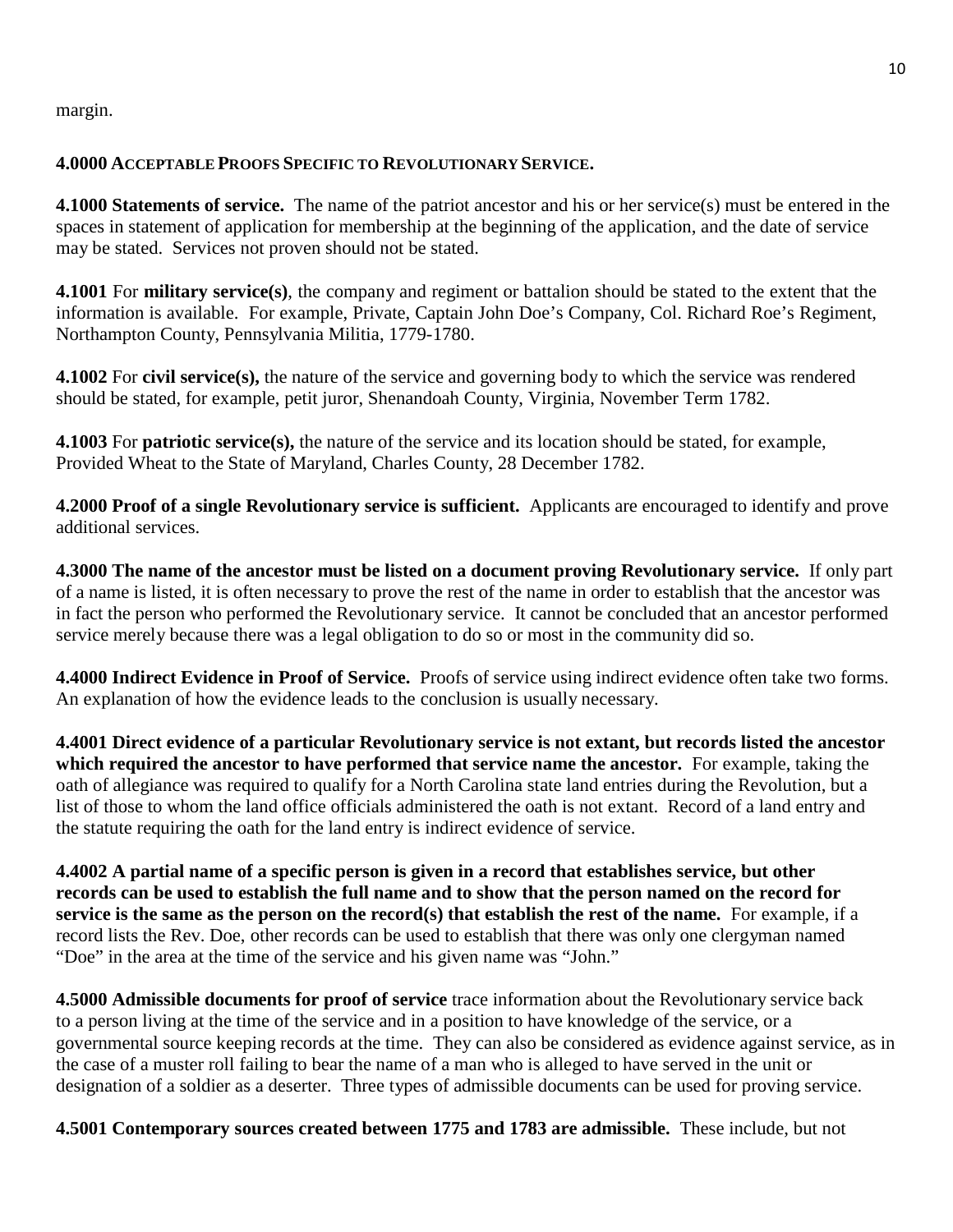11

limited to:

- muster rolls, pay rolls, and class rolls;
- records and journals of the Continental Congress;
- state and local records naming local soldiers or those who signed oaths of allegiance, were elected officials, committee members, served on juries, provided material aid, or performed other types of qualifying service;
- newspaper articles or broadsides;
- letters or other correspondence.

**4.5002 Official records and accounts of persons living at the time of service and in a position to have knowledge of the service produced later that confirm service are admissible.** These include, but not limited to:

- federal and state pension records, including records of rejected pensions, although the reason for the rejections shall be weighed in assessing the credibility of the evidence;
- bounty land records;
- final payment vouchers;
- state public claims records;
- compiled military service records;
- officially published compilations such as the Pennsylvania Archives series, and other reliable compilations
- listing Revolutionary War service;
- memoirs or other accounts by persons living at the time of the service and in a position to have knowledge of it.

# **4.5003 Publications are admissible which**

- quote or abstract records of the first two types, or
- provide information from a credible witnesses living at the time of the service.

# **5.0000 ACCEPTABLE PROOFS SPECIFIC TO LINEAGE AND VITAL STATISTICS.**

**5.1000 Statement of lineage and vital statistics.** Names and the dates and places of birth, death and marriage of ancestors are to be stated on the application for membership in the section entitled, "Statement of Bloodline to Patriot Ancestor" if and only if they are proven.

# **5.2000 Proof of Lineage and Vital Statistics.**

**5.2001 Proof of Lineage Required for All Generations.** Proof of lineage for all generations from the applicant to the patriot ancestor through the bloodline is required. Ordinarily the parent-child relationship must be proven between each successive pair of generations in the lineage. In rare cases, the name of an ancestor may be missing when the relationship between a grandparent and grandchild is proven. For example, a grandfather John Doe could make a bequest in this will to "my granddaughter Jane Row, wife of Richard," with no mention of the son or daughter who is the parent of Jane.

**5.2002 Information for Both Spouses.** Proof of names and dates and places of birth, death, and marriage for both spouses for each generation is requested and encouraged. This information may be necessary to distinguish the ancestor from another person of the same or similar name.

**5.2003 Other Spouses of Ancestors.** Some ancestors were married more than once. Even if a spouse is not an ancestor of the applicant and there is no place on the application for information about that spouse, the applicant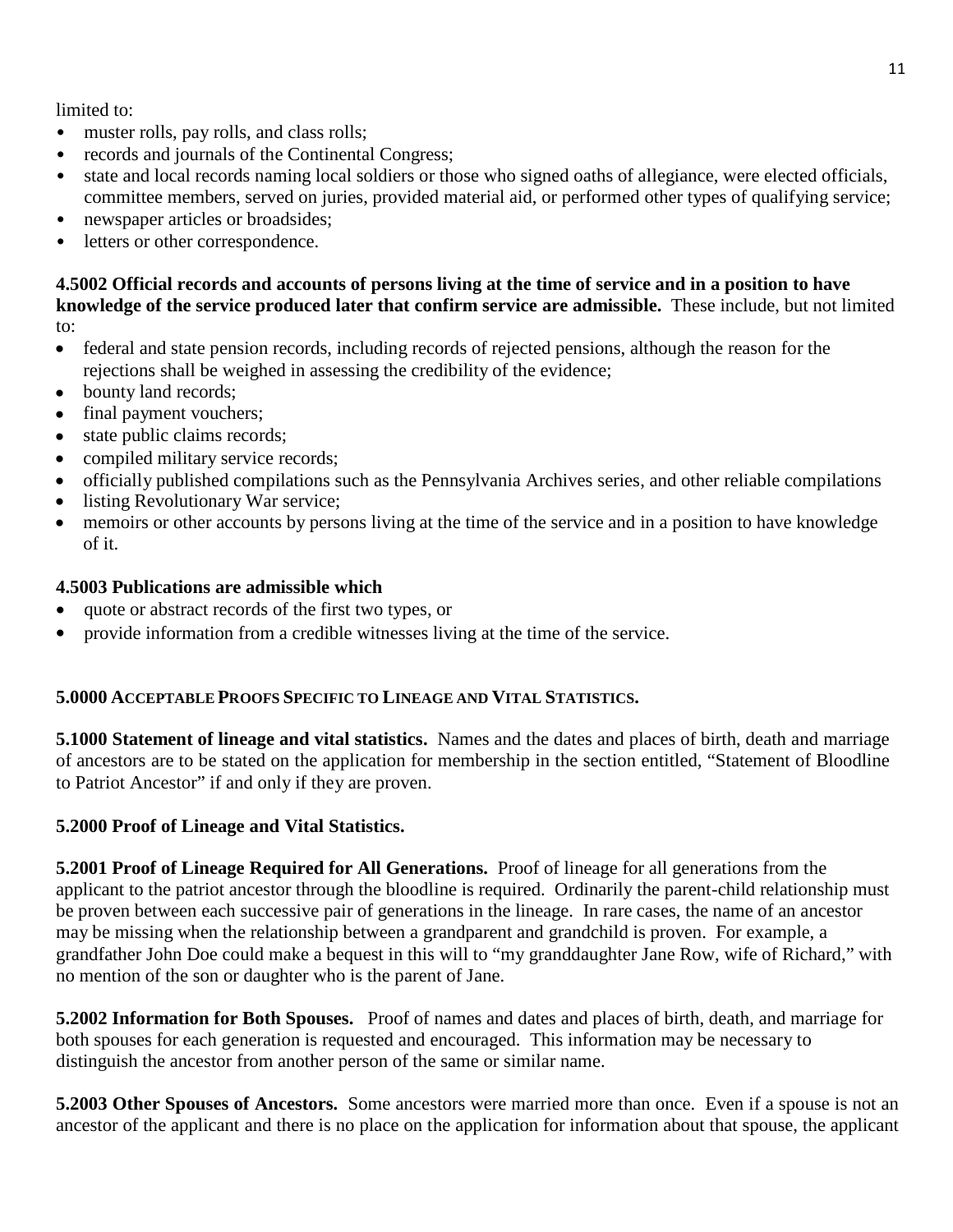is encouraged to submit evidence of the name of the spouse, and dates and places of birth, death, and especially marriage. This may prevent confusion about identity and correct line of descent in the future.

**5.3000 Indirect Evidence in Proof of Lineage.** Proofs of lineage using indirect evidence often take three forms, or a combination of the three. An explanation of how the evidence leads to the conclusion is usually necessary. The three forms are:

**5.3001** How **circumstantial evidence** supports the relationship claimed. For example, the surname of the ancestor matches the man claimed to the father and there are a number of interactions between the two men that often are found when there is a close family relationship, including the man claimed to be the father posted bond for the marriage of the ancestor, and the ancestor was appointed administrator of the estate of the man claimed to be the father, …..

**5.3002** How evidence eliminates or makes highly unlikely possible parent-child relationships (**process of elimination**). For example, only two families of the surname were in the county in 1840, but only one had a child the right age and gender to be the ancestor.

**5.3003** How **deductive reasoning from multiple documents** establishes the conclusion. For example, John was the father of Lon, and Lon was the brother of Ron. Therefore, John was the father of Ron.

**5.4000 Admissible Evidence for Proof of Lineage.** Lineage and dates and places of birth, death, and marriage must be proven by providing documentation that traces the source of information back to a person who had personal knowledge of the relationship or event, or an institutional source keeping records at the time, such as a government, church, or funeral home. Personal knowledge does not require that a person have been an eyewitness. For example, an ancestor did not remember his or her own birth, but usually had personal knowledge of the identity of his parents and siblings. Admissible sources can include, but are not limited to:

- **Government records,** such as vital records, probate records, land records, sworn testimony.
- **Church records,** including birth, baptism, death, marriage, and burial records. Pages which identify the clergy officiating at or recording the event should be included.
- **Other institutional records,** such as records of hospitals, funeral homes, cemeteries, and other institutions contemporary with the event.
- **Newspaper accounts** that are contemporary with persons, relationships, and events reported, including obituaries, wedding announcements, birth notices, articles that are derived from personal knowledge or admissible sources can be determined. The name, location, and date of the newspaper must be provided, preferably with a copy of a page bearing that information in addition to a copy of the page bearing the pertinent information.
- **Family records,** including Bibles and letters containing names, relationships, and dates of births, deaths, and marriages, provided that the author was in a position to have knowledge of the information in question. Copies of original records provide stronger evidence than transcripts or abstracts. For records from Bibles or other books, the title page bearing the date of publication should be provided. All pages of a letter or a record of relationships and dates and places of birth, death, and marriage should be provided, even those which pertain to people not the ancestors of the applicant. If information is available, the applicant should provide evidence and a written analysis as part of the documentation of who wrote the record, when it was written, and the provenance the original record.
- **Tombstone inscriptions.** Copies of inscriptions from tombstones erected in the time period of the death of the ancestor, with notation of the name and location of the cemetery, shall be accepted as evidence. Readable photographs are strongly preferred to transcriptions and abstracts.
- **Affidavits** of people having personal knowledge of relationships or dates and places of birth, death, and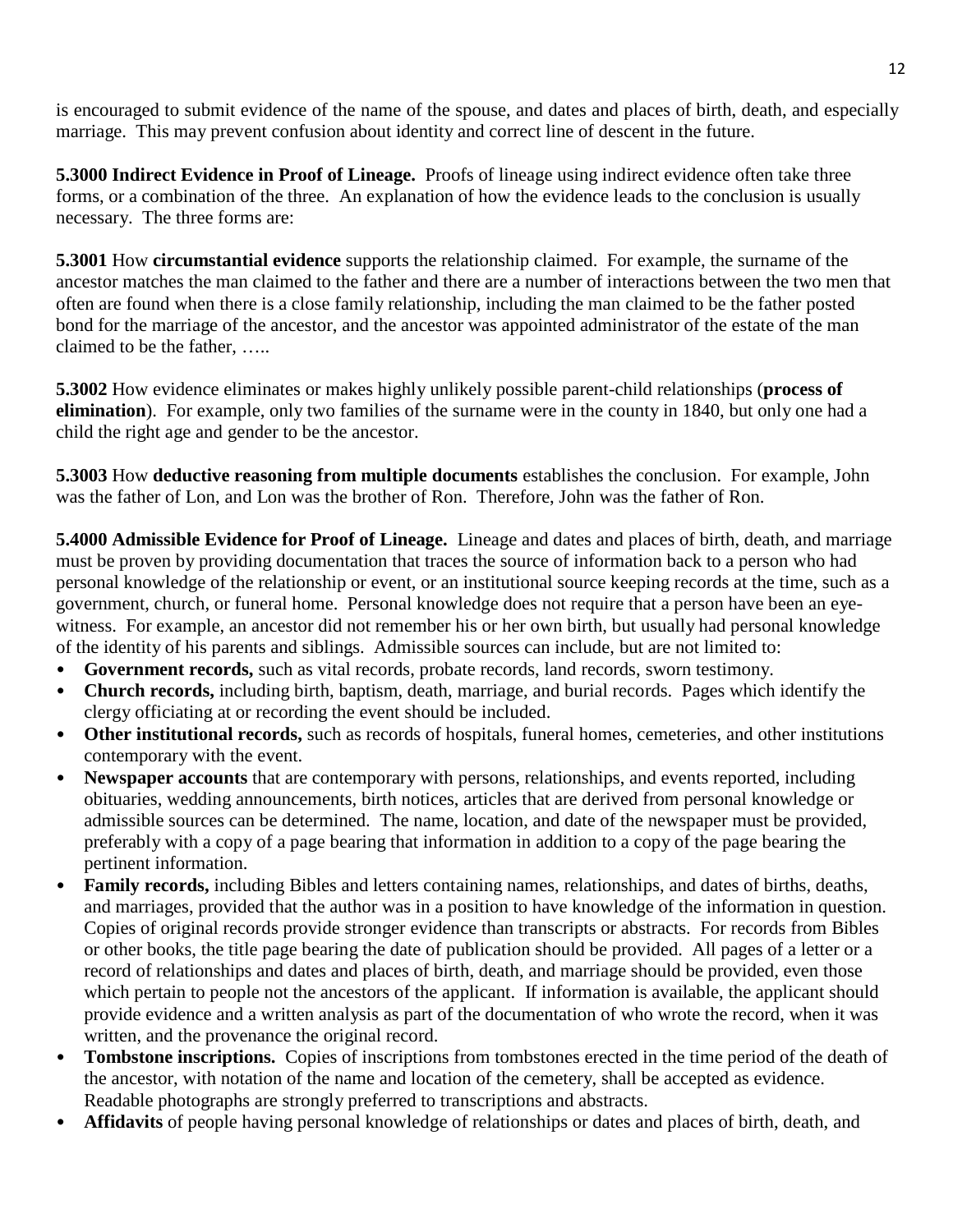marriage, or which provide such information and identify the sources who had such personal knowledge. Affidavits should not be submitted by an applicant to prove information about himself unless that information is unavailable in other admissible records, such as a discrepancy between the name of the applicant and a birth father in cases of adoption when records are sealed. In such cases written details about the unavailability are required and should be included in the sworn statement.

- **Published books** that provide transcripts, abstracts, summaries or quotations of the above records, or information personally known to the author are admissible as evidence. The applicant is to provide a copy of the title page and date of publication, and any pages with pertinent information about sources, and headings that are relevant to understanding the evidence such as the title of a list that is transcribed. However, an applicant must submit copies of the source material rather than pages from a book that he or a member of his immediate family authored. In some cases, some parts of a document may be admissible while other parts are not.
- DNA evidence can only be used as one element of a genealogical proof argument that includes additional conventional proof of the lineage. None of the major tests -- Y-DNA, autosomal DNA, mitochondrial DNA, or X-DNA alone can prove a descent from a specific individual. DNA tests can show with high probability that two individuals are related but without traditional evidence, they fail to determine whether the person being considered is a specific individual, a sibling of that individual, a cousin of, or other relation to that individual. However, by combining the various tests and using techniques to support predicted relationships, coupled with traditional evidence, a case can be built to demonstrate relationships.

**5.5000 Residence of the Patriot Ancestor.** Bylaw 1, Section 1 requires the application to set forth the name, residence, and services of the ancestor from whom the applicant claims eligibility. Information about residence is important in ensuring that the ancestor of the applicant and the patriot are in fact the same person. When only one person of a name is found in an area where the patriot served and the ancestor resided, a separate proof of the identity of the ancestor with the patriot is usually unnecessary.

#### **5.5001. Residence of the Patriot.**

**5.5001a.** The location of where the service originated is *prima facie* evidence of the residence of the patriot. Examples include the location where a soldier enlisted or was drafted, the state, county, or town in which a civil official served, the county or district in which the patriot provided supplies, and the county in which a patriot was taxed in support of the American Revolution.

**5.5001b.** Specific evidence that a patriot resided in a location other than where the service originated can rebut evidence for the residence of the patriot. Examples include pension testimony about residence and enlistment, taxable property ownership in locations other than residence, and evidence of business or travel that could result in taking the oath of allegiance where the patriot did not reside.

**5.5001c.** Both direct and indirect evidence are admissible in determining residence of a patriot. Examples of direct evidence include pension testimony and the locality specifically identified for the record, such as a court minute book for a particular county for jury service. Examples of indirect evidence include determining the residence of other soldiers in a company, determining the geographic authority of an official certifying or witnessing the claim of a patriot, and determining the residence of others named on a qualifying list.

#### **5.5002. Residence of the Ancestor.**

**5.5002a.** The location where an ancestor was found during the Revolution is *prima facie* evidence of the residence of the ancestor. Examples include recorded court activity involving other family members, land transactions involving other family members, and church membership with other family members.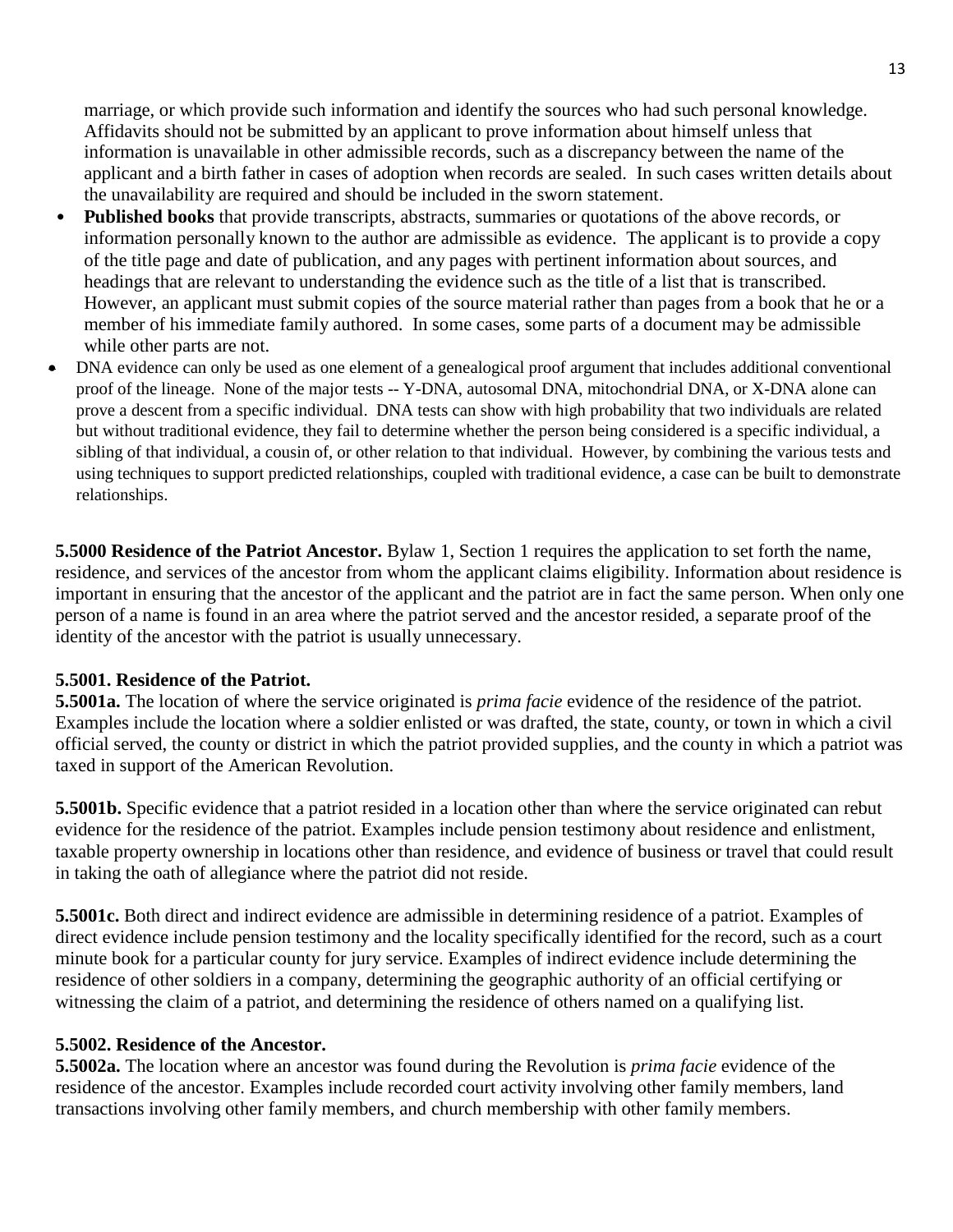**5.5002b.** Specific evidence that an ancestor resided in a location other than where he or she is found during the Revolution can rebut evidence for the residence of the ancestor. Examples include pension testimony about residence or a deed of gift to a child naming a county of residence other than the one in which the property was located.

**5.5002c.** Both direct and indirect evidence are admissible in determining residence of an ancestor. Examples of direct evidence would include that baptismal record of a child born during the Revolution and a will signed during the Revolution naming the children. Sometimes there is no direct evidence of residence of the ancestor during the Revolution. Examples of indirect evidence include residence before or after the Revolution.

# **5.0003. Linking the ancestor to records that do not prove service.**

**5.5003a.** Evidence of residence of a person of the same name as the ancestor alone is not sufficient to determine residence of the ancestor. For example, suppose there is a record of church attendance by John Doe, there is record of militia service by John Doe, and the ancestor is John Doe. Is the church record for the militia man, the ancestor, or for yet another man of the name? Additional evidence such as attendance by other family members or proximity of residence of other family members can provide indirect evidence that the person named in a record is in fact the ancestor.

**5.5003b.** In the case of an ancestor who migrated after the Revolution, additional evidence that the person in fact moved should be provided. Direct evidence includes pension testimony, correspondence, and bequests of property where the ancestor resided during the Revolution. The purchase of property about the time the ancestor appeared in a new location and sale of property about the time the name disappears from the old location is an example of indirect evidence of a migration. The residence of other family members or neighbors showing evidence of the same migration is another. Census records showing that children or grandchildren of the patriot moved to a new state after birth can provide valuable indirect evidence. A proof summary or argument supporting such contentions regarding a patriot's identity may be necessary.

#### **5.5004. Identity of the Patriot with the Ancestor.**

**5.5004a.** If the residence of the patriot and the residence of the ancestor during the Revolution are the same and there is no evidence of more than one person of the same name in the location during the time of the Revolution, then *prima facie* the patriot and the ancestor are the same person.

**5.5004b.** If there is more than one person of a name residing in a location and all performed the same service at the same time or performed services at the same time that were mutually exclusive, then *prima facie* all of those persons performed Revolutionary service. For example, if a reasonably exhaustive examination of the records establishes that three people of the same name resided in a particular area and three people of the name took the oath of allegiance, then one can reasonably conclude that all three took the oath of allegiance. If two men of the same name resided in a particular area and one was away from the area performing military duty at the same time another was serving on a jury in the county, then *prima facie* both performed Revolutionary service even if it cannot be determined which man performed which service.

**5.5004c.** If more than one person of a name resides in a location where a patriot of the same name resided and not all were patriots, evidence must be provided to indicate which person performed the service. For example, if the patriot is identified as "Sr." and the ancestor is determined to be the senior person of that name, the service can attributed to the ancestor. If the service was military service and one of the two men in the area was elderly and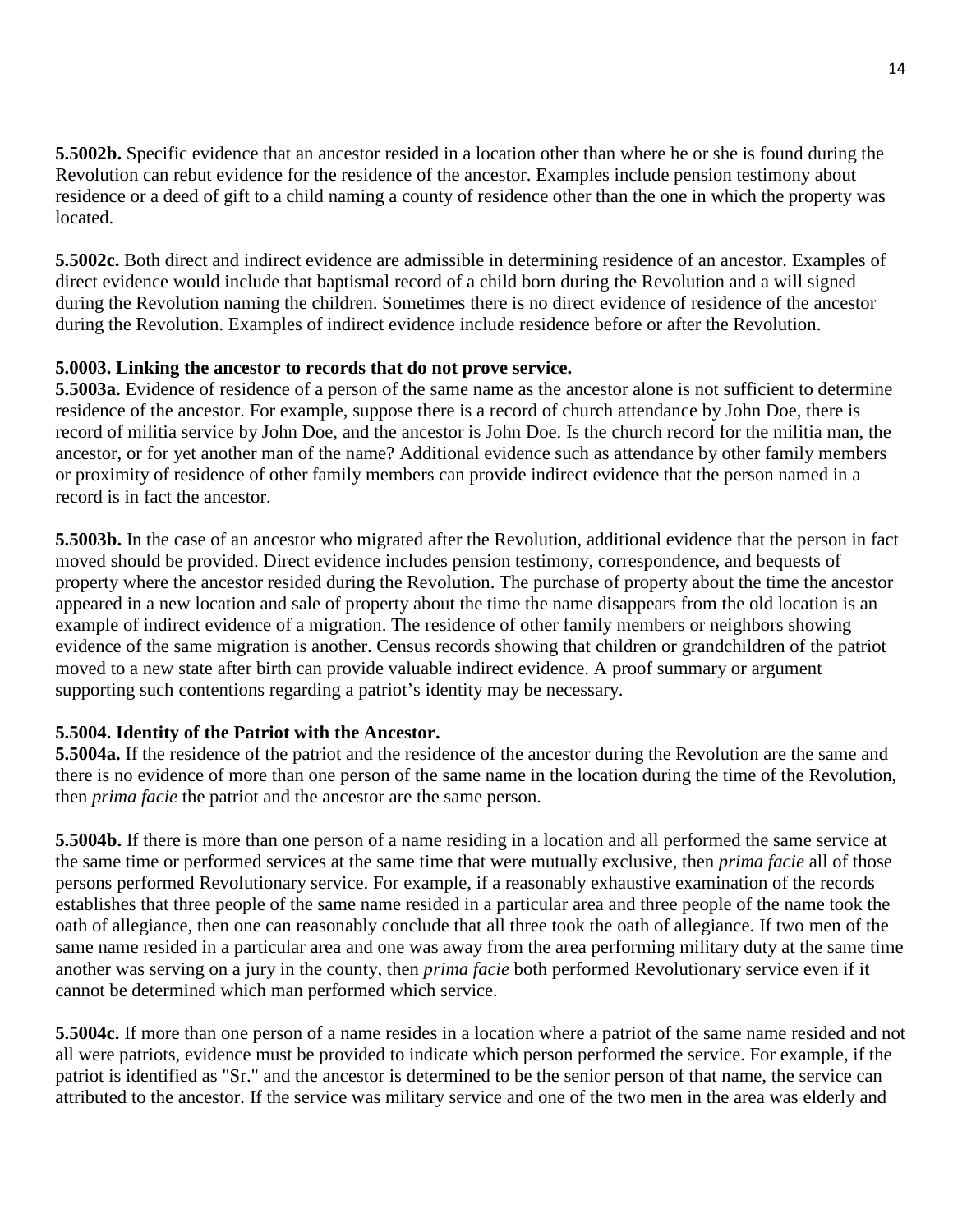the other of prime military age, in the absence of other information the service can be attributed to the younger man.

**5.5004d.** In some cases the location where the service originated cannot be determined with precision. This is usually true for Continental army units well after they were originally organized, when they had received replacement soldiers and had been consolidated with other regiments. Even in these cases there is *prima facie*  evidence of the state from which service originated. If there is more than one person of the name of the soldier in the state, evidence that others in the same unit were also from the same area as the ancestor shall be considered *prima facie* evidence that the ancestor performed the service.

# **6.0000 ADMINISTRATIVE REQUIREMENTS.**

# **6.1000 Application Form and Documentation.**

**6.1001 Application Paper and Printing.** Effective 1 January 2018, or if necessary, the 2018 Spring Trustees Meeting, applications received by the National Society must be on forms that have been updated to discontinue the listing of children of the applicant, a certification that the applicant meets the basic membership requirements as specified in the SAR Constitution, and includes a space for the signature of the Genealogist General. In other respects, the content of forms authorized no earlier than 1990 are acceptable. Applications must be typed or computer-printed with black print and must be neat and not smudged or produced with loose toner, but may contain no more than five very minor neat corrections in ink.. Paper applications must be printed on both sides and printed for legal size on official, SAR-watermarked, bond paper such that page 2 is on the back of the same sheet as page 1, and if a fourth page is required is it on the back of the sheet with page 3. For applications using forms approved prior to 2016, additional pages may be used for citation of sources if space within the form is insufficient. These pages are part of the application and SAR-watermarked bond paper must be used. Nothing may be attached to the paper application form by staple, glue, tape, pin, thread, or other means.

#### **6.1002 Signatures.**

**6.1002a Signature of applicant.** Signature by an applicant, or on behalf of an applicant by a person over 18 (adult), is required for all applications.

- An applicant over 18 is to sign his application, new or supplemental, unless he is incapacitated, in which case another adult can sign on his behalf.
- An applicant under 18 may sign his application or a parent or guardian may sign on his behalf. If an applicant is too young to understand the significance of this signature, then a parent or guardian should cosign the application or sign on the applicant's behalf.
- A memorial application is to be signed by an adult for the deceased applicant.

The Genealogist General has the authority to permit an adult other than an applicant, parent, or guardian to sign on behalf of an applicant.

# **6.1002b Signatures of approving members and officers.**

- New member applications must be signed by a sponsor and co-sponsor who are members in good standing, and by all state officers for whom there is a signature space on the application before submission to the National Society of the Sons of the American Revolution.
- Supplemental applications must be signed by the state registrar. Signatures of no other officers are required for supplemental applications.
- Approved applications must bear the signature of the Genealogist General or his designated member of the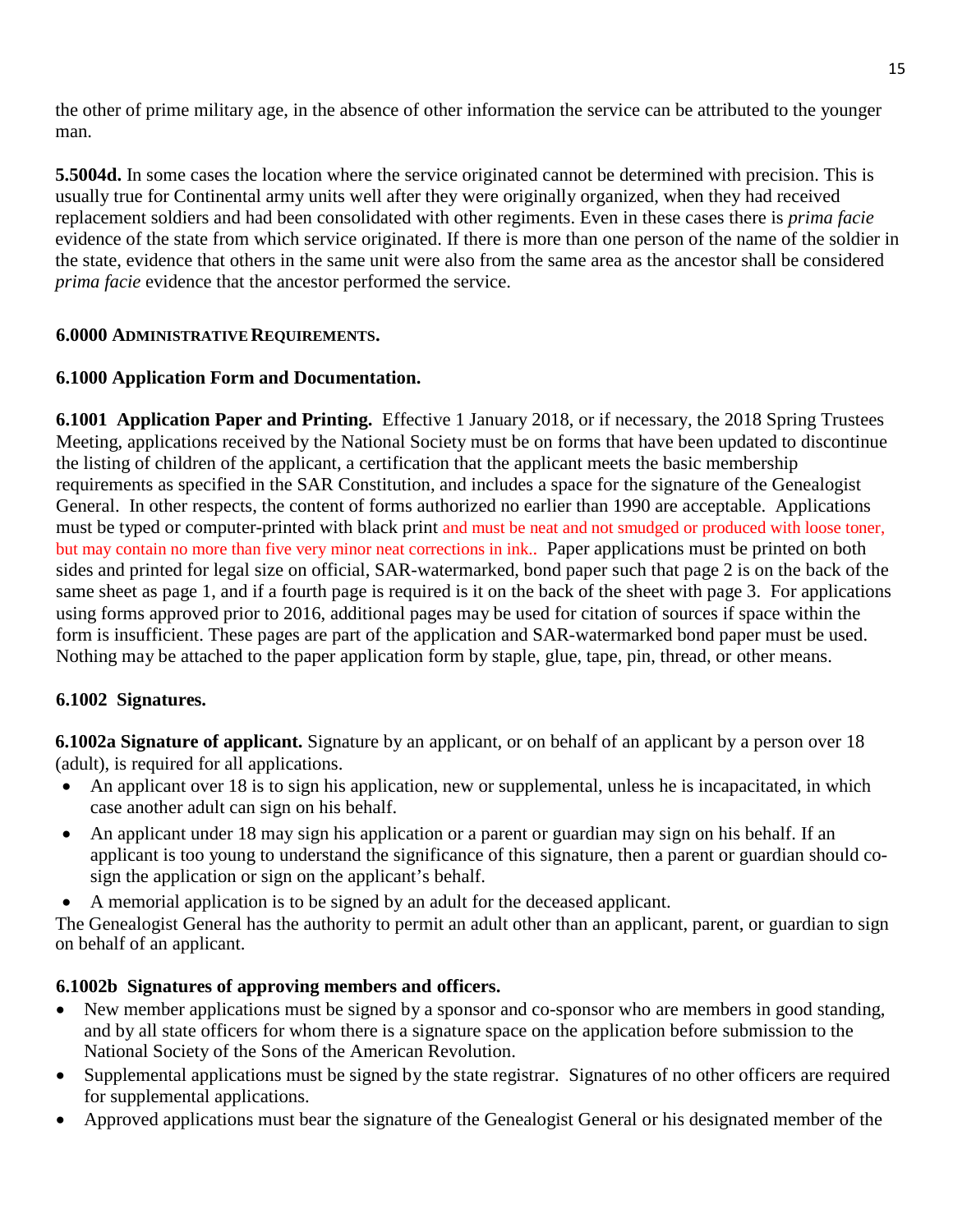SAR Genealogy Staff, signifying his approval as required by Bylaw No. 9. Should someone be acting for a particular officer, the Executive Director of the Sons of the American Revolution must be notified.

**6.1003 Supporting documentation** must be submitted on paper and should be printed on 8 1/2" x 11" or 8 1/2" x 14" white paper. Documentation must not be stapled, glued, taped, pinned, etc. All documentation must be legible for the information being introduced as evidence.

**6.2000 Supplemental Application for Same Patriot Ancestor.** A supplemental application demonstrating an additional line of descent from a patriot ancestor previously proven for the applicant but through a different lineage is acceptable. The application fee for a supplemental application proving an additional line of descent from a previously approved patriot ancestor is the same as any other supplemental application fee.

**6.3000 Pended Applications.** If the SAR genealogy staff determines that the lineage or service stated in an application falls short of being proven, or if there is a serious administrative problem with the application such as dates entered in to form 10/10/1900, staff will pend the application and that state point of contact will be notified that the problem(s) must be resolved before the application can be approved.

**6.3001 Priority in queue.** If documentation to address the problem(s) is received within 45 calendar days of the notification that the application has been pended, the application will be reviewed as if it were the next application in queue for that staff genealogist. If material is received after this period, it will be queued as if it were a newly received application.

# **6.3002 Expiration of Pended Applications.**

**6.3002a** Pended applications will remain on file for three years, at which time they will expire and will no longer be considered unless an extension has been granted by the Genealogist General or an appeal is in process.

**6.3002b** Expired applications cannot be resubmitted without payment of an additional application fee.

**6.3002c** Expired applications and supporting documentation can be returned to the state society at the state society's expense, held for pickup by the state, or shredded, as the state directs. If a state does not provide direction for the disposition, the application and supporting documentation will be shredded after the next Leadership Meeting or Congress.

**6.3002d** An applicant has the right to transfer a pended application to another patriot ancestor. For new member applications, two transfers for an application are permitted without payment of an additional application fee. For supplemental applications, one transfer for an application is permitted without payment of an additional supplemental fee. No transfer is permitted for any application that has been pended for over three years, even if an extension has been granted.

#### **6.4000 Expediting Processing.**

**6.4001** An applicant, sponsor, state registrar, state secretary, or state president has the right to request immediate processing of an application in writing to the Executive Director, Genealogist General, and/or Chairman of the Genealogy Committee. Email requests are considered as written requests.

**6.4002** Authorization of a request for expedited processing requires the written approval by a sufficient number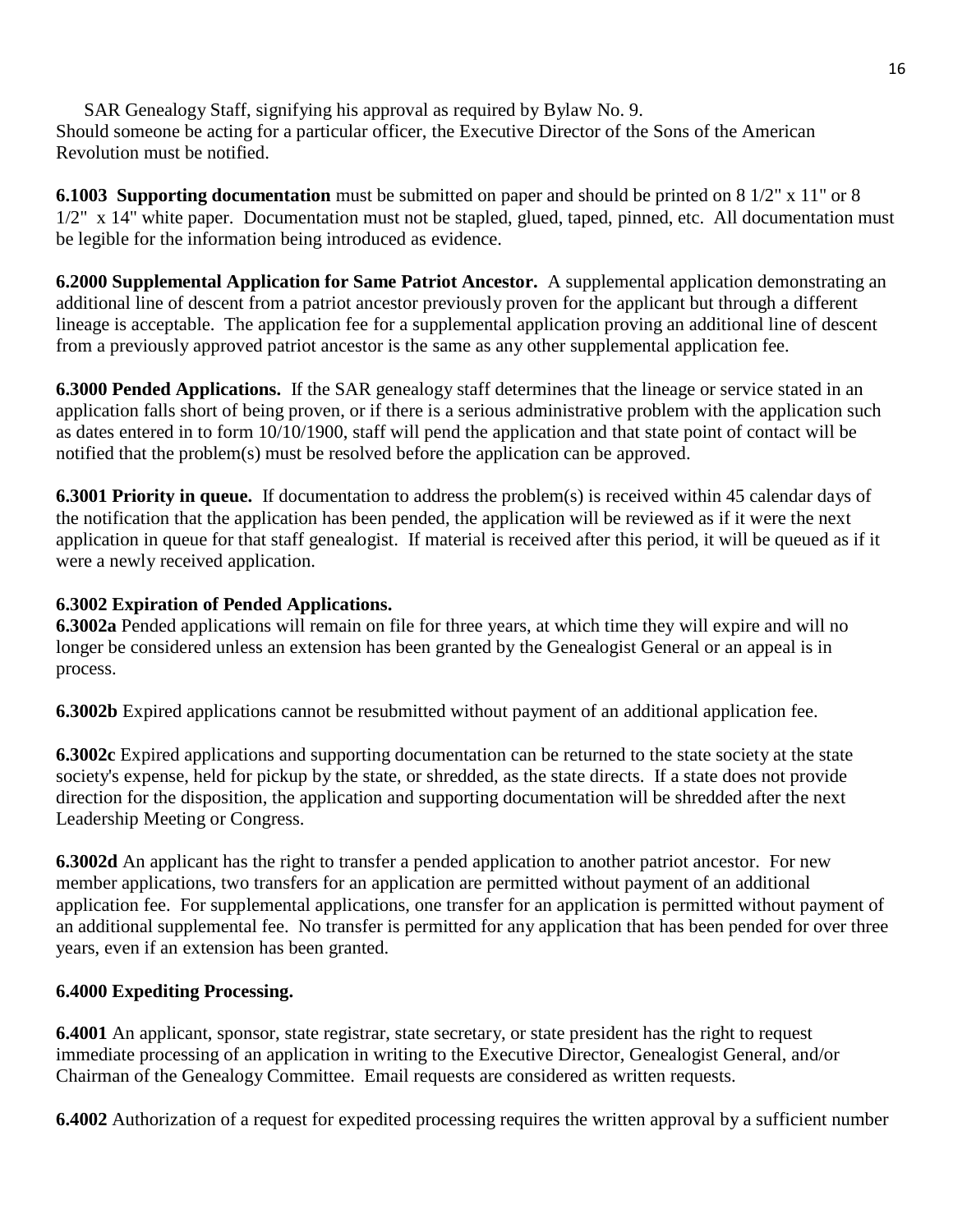of members from the following group: Executive Director, Genealogist General, and Chairman of the Genealogy Committee. The number of members required for approval is:

- One member, for active duty military applicants currently serving in a war zone or facing imminent deployment to a war zone;
- One member, for applicants who are nearing the end of their lives (in hospice care, extreme advanced age, etc.);
- Two members for applicants of very high social or governmental status, such as governors, ambassadors, etc.;
- Three members for all other cases.

**6.4003** A decision must be rendered as soon as possible and the requesting agent must be notified as soon as possible after the decision is rendered.

**6.5000 Appeals of Adverse Decisions**. Adverse decisions concerning applications can be appealed. These decisions are:

- pending an application;
- denying that a particular service of the patriot has been proven;
- denying that a particular name on the application has been proven, usually a spouse not in the bloodline of descent from the patriot to the applicant; and
- denying that a date or place of birth, death, or marriage has been proven.

**6.5001 When and How an Appeal Can Be Made.** An appeal of a decision or decisions can be made after application is pended, provided the application has not expired. An appeal of a decision or decisions can be made on any approved application within 45 days of either its approval or the completion of the review of a decision of a reviewing genealogist by the Genealogist General. An appeal is made in writing to the Genealogist General with a copy to the reviewing staff genealogist. Writing includes email. The staff genealogist who made the decision will provide copies of the application, relevant documentation and genealogical proof arguments, and relevant correspondence to the Genealogist General, notifying the person making the appeal of what documents have been provided to ensure completeness.

There are two kinds of appeal: a request for review of decisions of the Genealogy Department Staff by the Genealogist General, and an appeal to the President General of a decision of the Genealogist General under Bylaw No. 9. The Genealogist General will inform the President General of any appeal to him.

**6.5002 Review of Adverse Decisions by Genealogy Staff.** A state registrar has the right to request that the Genealogist General review an adverse decision or decisions made by the Genealogy Department staff under authority delegated to it by the Genealogist General. The request must provide:

- a specific description of the particular adverse decision or decisions being appealed;
- a specific description of any disagreement about the interpretation applicable policies.

The reviews can be as simple as a request to resolve an interpretation of policy or as complicated as the evaluation of indirect evidence, accompanying proof arguments, and correspondence with the reviewing genealogist. A review does not prevent the subsequent appeal of the decision of the Genealogist General to the President General.

**6.5003 Appeals to the President General.** An applicant, state registrar, state genealogist, or state president has the right to appeal an adverse decision of the Genealogist General under the provisions of Bylaw No. 9. The appeal should include: